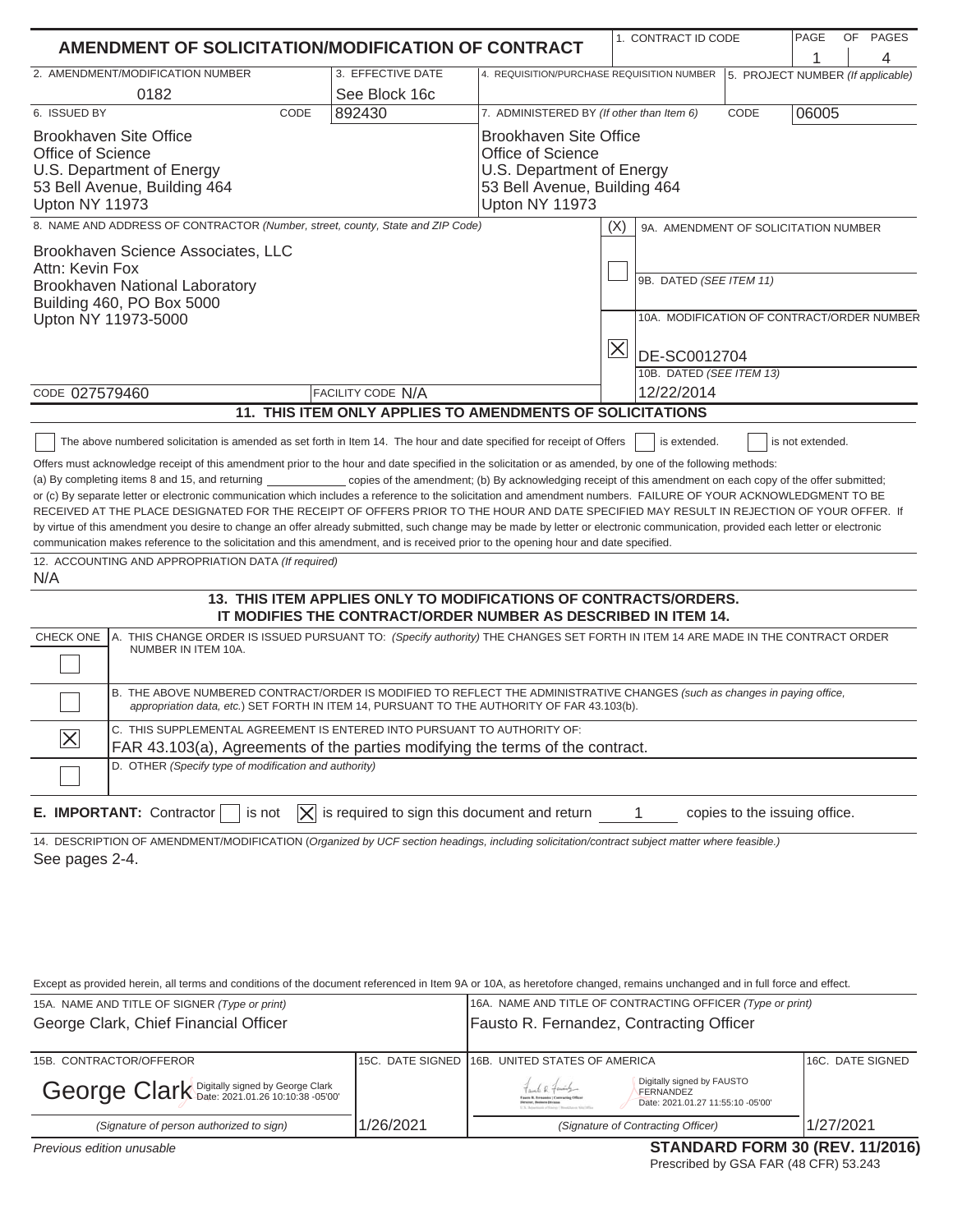### CONTRACT NO. DE-SC0012704 MODIFICATION NO. 0182

Page **2** of **4**

### **14. DESCRIPTION OF AMENDMENT/MODIFICATION** continued.

**A.** This modification is issued to update the following contract sections:

### **Contract Sections:**

- a. Part I, Section H—Special Contract Requirements
	- H.20
	- H.45
- b. Part II—Contract Clauses
	- I.65 FAR 52.225-1
	- I.67 FAR 52.225-9
	- I.98 FAR 52.252-6
- c. Part III, Section J List of Attachments
	- Appendix E
	- Appendix H
	- Appendix I
- **B.** Table of Changes

## **PART I, SECTION H — SPECIAL CONTRACT REQUIREMENTS**

| <b>Clause</b><br>No. | Title                                                                                                                                                                                                | <b>Change &amp; Explanation</b>                                                                                                                                                                                                                                                 |
|----------------------|------------------------------------------------------------------------------------------------------------------------------------------------------------------------------------------------------|---------------------------------------------------------------------------------------------------------------------------------------------------------------------------------------------------------------------------------------------------------------------------------|
| H.20                 | <b>Responsible Corporate</b><br>Official                                                                                                                                                             | Change:<br>Update to reflect change of the responsible corporate<br>official.                                                                                                                                                                                                   |
|                      |                                                                                                                                                                                                      | <b>Explanation:</b><br>The responsible corporate official formal notification of<br>change was submitted to the BHSO DOE Contracting<br>Officer via letter from BSA dated January 12, 2021.                                                                                     |
| H.45                 | Paid Leave Under Section<br>3610 of the Coronavirus Aid,<br><b>Relief, and Economic Security</b><br>Act (CARES ACT) to Maintain<br><b>Employees and</b><br>Subcontractors in a Ready<br><b>State</b> | Change:<br>Update clause to extend the date agencies may use<br>Section 3610 as the authority for recognizing the costs<br>Section 3610 covers as allowable.<br><b>Explanation:</b><br>This clause is being updated IAW DOE Policy Flash PF<br>2021-15 dated December 29, 2020. |

## **PART II, SECTION I — CONTRACT REQUIREMENTS**

| <b>Clause</b><br>No. | Title                                               | <b>Change &amp; Explanation</b>                  |
|----------------------|-----------------------------------------------------|--------------------------------------------------|
| .65                  | FAR 52.225-1, Buy American<br>- Supplies (May 2014) | Change:<br>Update clause to its current version. |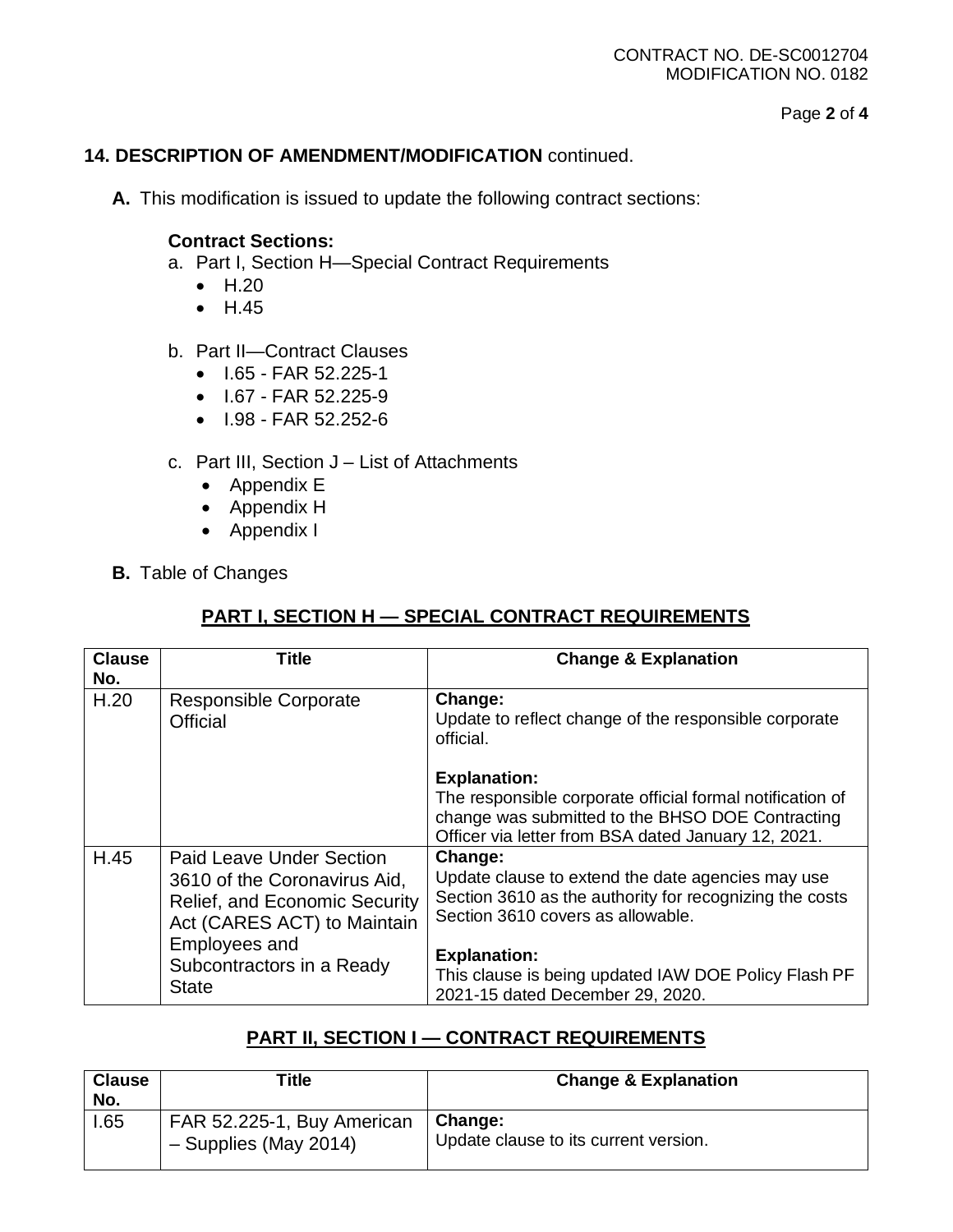### CONTRACT NO. DE-SC0012704 MODIFICATION NO. 0175

# Page **3** of **4**

|      | Modified By DEAR 970.2570                              | <b>Explanation:</b>                                                                                                                                                                                                                                                                                                                                                                                                                                                                                                                                                                   |
|------|--------------------------------------------------------|---------------------------------------------------------------------------------------------------------------------------------------------------------------------------------------------------------------------------------------------------------------------------------------------------------------------------------------------------------------------------------------------------------------------------------------------------------------------------------------------------------------------------------------------------------------------------------------|
|      | (Nov 2010)                                             | Amend section 52.225-1 by-                                                                                                                                                                                                                                                                                                                                                                                                                                                                                                                                                            |
|      |                                                        | a. Revising the date of the clause;                                                                                                                                                                                                                                                                                                                                                                                                                                                                                                                                                   |
|      |                                                        | b. In paragraph (a):<br>i. Removing from paragraph $(1)(i)$ in the<br>definition "Commercially available off-the-shelf<br>(COTS) item" "FAR" and adding "Federal<br>Acquisition Regulation (FAR)" in its place;<br>ii. Revising the definition "Domestic end                                                                                                                                                                                                                                                                                                                          |
|      |                                                        | product";<br>iii. Adding in alphabetical order the<br>definitions "Fastener" "Foreign iron and steel"<br>"Predominantly of iron or steel or a combination of<br>both" and "Steel"; and                                                                                                                                                                                                                                                                                                                                                                                                |
|      |                                                        | c. Revising paragraph (b).                                                                                                                                                                                                                                                                                                                                                                                                                                                                                                                                                            |
|      |                                                        | IAW 85 FR 56558 published September 14, 2020<br>and FAR Case 2019-016.                                                                                                                                                                                                                                                                                                                                                                                                                                                                                                                |
| 1.67 | FAR 52.225-9, Buy<br>American-Construction             | Change:<br>Update clause to its current version.                                                                                                                                                                                                                                                                                                                                                                                                                                                                                                                                      |
|      | Materials (May 2014)                                   | <b>Explanation:</b><br>Amend section 52.225-9 by-                                                                                                                                                                                                                                                                                                                                                                                                                                                                                                                                     |
|      |                                                        | a. Revising the date of the clause;<br>b. In paragraph (a):<br>i. Removing from paragraph $(1)(i)$ in the<br>definition "Commercially available off-the-shelf<br>(COTS) item" "FAR" and adding "Federal<br>Acquisition Regulation (FAR)" in its place;<br>ii. Revising the definition "Domestic<br>construction material"; and<br>iii. Adding in alphabetical order the<br>definitions "Fastener" "Foreign iron and steel"<br>"Predominantly of iron or steel or a combination of<br>both" and "Steel";<br>c. Revising paragraph (b)(1);<br>d. Removing from paragraph $(b)(3)(i)$ "6 |
|      |                                                        | percent" and adding "20 percent" in its place; and<br>e. Revising paragraph (d).                                                                                                                                                                                                                                                                                                                                                                                                                                                                                                      |
|      |                                                        | IAW 85 FR 56558 published September 14, 2020<br>and FAR Case 2019-016.                                                                                                                                                                                                                                                                                                                                                                                                                                                                                                                |
| 1.98 | FAR 52.252-6, Authorized<br>Deviations in Clauses (Apr | Change:<br>Update clause to its current version.                                                                                                                                                                                                                                                                                                                                                                                                                                                                                                                                      |
|      | 1984)                                                  | <b>Explanation:</b><br>Amend section 52.252-6 by-                                                                                                                                                                                                                                                                                                                                                                                                                                                                                                                                     |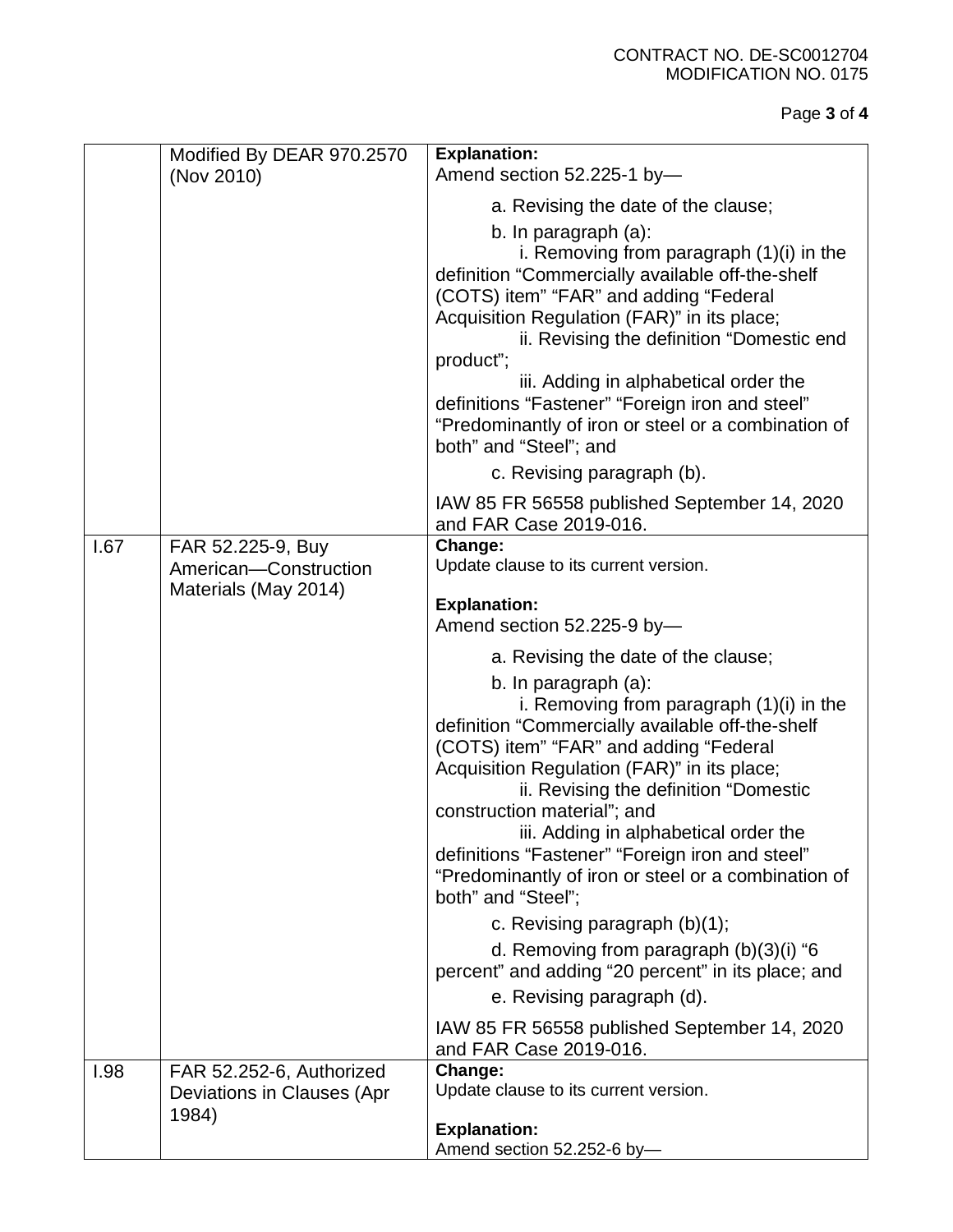### Page **4** of **4**

| a. Removing from the introductory text "\$(<br>DEVIATION)" and adding "(DEVIATION)" in its<br>place;                        |
|-----------------------------------------------------------------------------------------------------------------------------|
| b. Revising the date of clause; and                                                                                         |
| c. Removing from paragraphs (a) and (b)<br>"\$( DEVIATION)" and adding "(DEVIATION)" in its<br>place.                       |
| This clause is being updated IAW 85 FR 67628<br>published October 23, 2020 and FAC 2021-02,<br><b>Technical Amendments.</b> |

# **PART III, SECTION J — LIST OF DOCUMENTS, EXHIBITS, ATTACHMENTS**

| Appendix | <b>Title</b>                 | <b>Change &amp; Explanation</b>                                                                                                                                                                                                                   |
|----------|------------------------------|---------------------------------------------------------------------------------------------------------------------------------------------------------------------------------------------------------------------------------------------------|
| E        | Key Personnel                | Change:<br>Update appendix.                                                                                                                                                                                                                       |
|          |                              | <b>Explanation:</b>                                                                                                                                                                                                                               |
|          |                              | This appendix is updated to reflect the personnel change<br>for the Associate Laboratory Director of Nuclear and<br>Particle Physics IAW Clause H.21 - Employee<br>Compensation: Pay and Benefits $(c)(1)(A)(x)$ .                                |
| H        | <b>Small Business</b>        | Change:                                                                                                                                                                                                                                           |
|          | Subcontracting Plan          | Revise FY 2021 Plan.                                                                                                                                                                                                                              |
|          |                              | <b>Explanation:</b><br>This appendix is revised to update the FY 2021 plan<br>goals IAW DOE Memorandum from Charlie Smith,<br>Director, OSDBU, Subject: Set-aside Request and<br>Fiscal Year 2021 Small Business Goals dated December<br>2, 2020. |
|          | <b>DOE Directives/List B</b> | Change:<br>Update the following directives.<br>414.1D Chg. 2 (LtdChg.)<br>440.2C Chg. 2(LtdChg.)<br>458.1 Chg. 4 (LtdChg.)<br>470.3C Chg. 1 (LtdChg.)<br><b>Explanation:</b>                                                                      |
|          |                              | This appendix is replacing the prior version with the<br>attached Appendix I identified as Modification No. 0177.                                                                                                                                 |

# **C. ALL OTHER TERMS AND CONDITIONS REMAIN UNCHANGED.**

### **END OF MODIFICATION**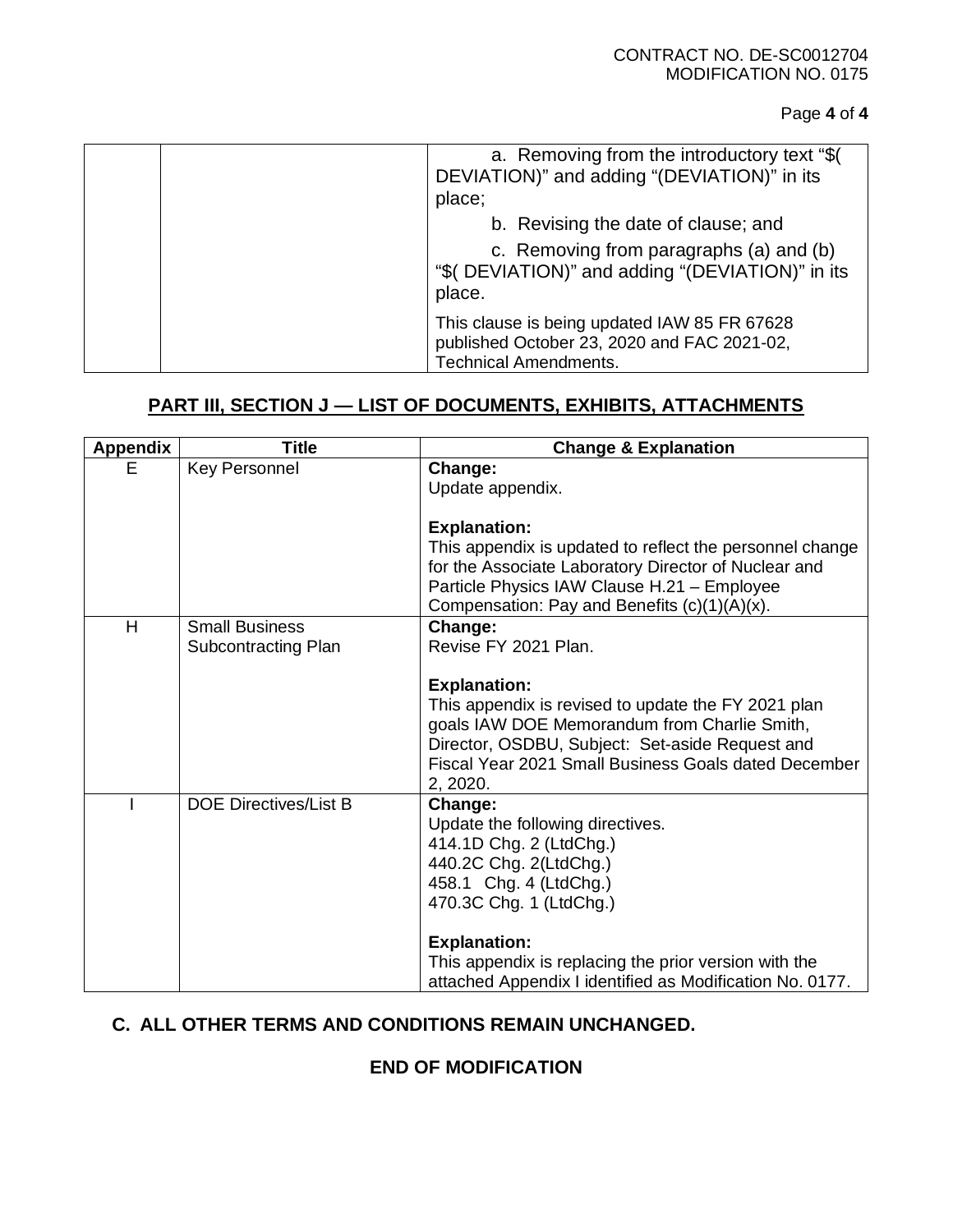## **CLAUSE H.20 – RESPONSIBLE CORPORATE OFFICIAL**

The Government may contact, as necessary, the single responsible corporate official identified below, who is at a level above the Contractor separate entity performing the contract, and who is accountable for the Contractor regarding Contractor performance issues:

| Name:                 | Dr. Mark Peters                                               |
|-----------------------|---------------------------------------------------------------|
| Position:             | <b>Executive Vice President, Global Laboratory Operations</b> |
| Company/Organization: | <b>Battelle Memorial Institute</b>                            |
| Address:              | 505 King Avenue, Columbus, OH 43201                           |
| Phone:                | 614-424-5200                                                  |
| Facsimile:            | 614-458-5200                                                  |
| Email:                | petersmt@battelle.org                                         |

Should the responsible parent corporate official change during the period of the contract, the Contractor shall promptly notify the Contracting Officer in writing of the change.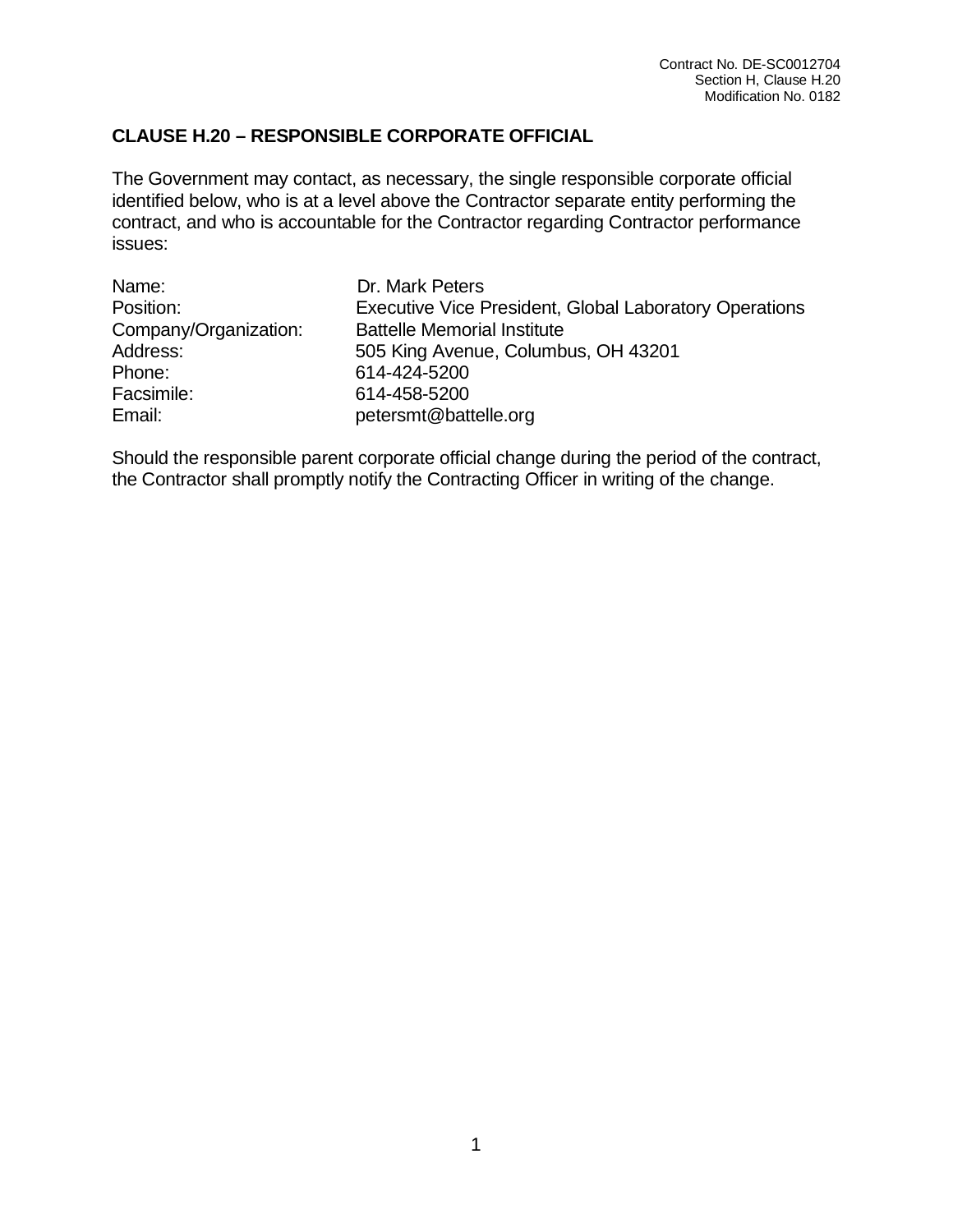# **CLAUSE H.45 – PAID LEAVE UNDER SECTION 3610 OF THE CORONAVIRUS AID, RELIEF, AND ECONOMIC SECURITY ACT (CARES ACT) TO MAINTAIN EMPLOYEES AND SUBCONTRACTORS IN A READY STATE**

- (a) The Contractor may submit for reimbursement and the Government (without requiring consideration but precluding additional fee) will treat as allowable (if otherwise allowable per federal regulations) the costs of paid leave (including sick leave) the Contractor or its subcontractors provide to keep employees in a ready state if--
	- (1) The employees: cannot perform work on a site approved by the Federal Government (including a federally-owned or leased facility or site) due to facilities closures or other restrictions; and cannot telework because their job duties cannot be performed remotely during the public health emergency declared on January 31, 2020 for COVID–19.
	- (2) The costs are incurred from January 31, 2020 through March 31, 2021.
	- (3) The costs do not reflect any amount exceeding an average of 40 hours per week for paid leave.
- (b) Where other relief provided for by the CARES Act or any other Act would benefit the contractor or the contractor's subcontractors, including, but not limited to, funds available under sections 1102 and 1106 of the CARES Act, the contractor should evaluate the applicability of such benefits in seeking reimbursement under the contract.
- (c) The Contractor must represent in any request for reimbursement--
	- (1) Either it: has not received, has not claimed, and will not claim any other reimbursement, including claims for reimbursement via letter of credit, for federal funds available under the CARES Act for the same purpose, including, but not limited to, funds available under sections 1102 and 1106 of the CARES Act; or if it has received, claimed, or will claim other reimbursement, that reimbursement has been reflected, or will be reflected when known, in requests for reimbursement but in no case reflected later than in its final proposal to determine allowable incurred costs.
	- (2) Its request reflects or will reflect as soon as known all applicable credits, including
		- (i) Tax credits, including credits allowed pursuant to division G of Public Law 116-127; and
		- (ii) Applicable credits allowed under the CARES Act, including applicable credits for loan guarantees.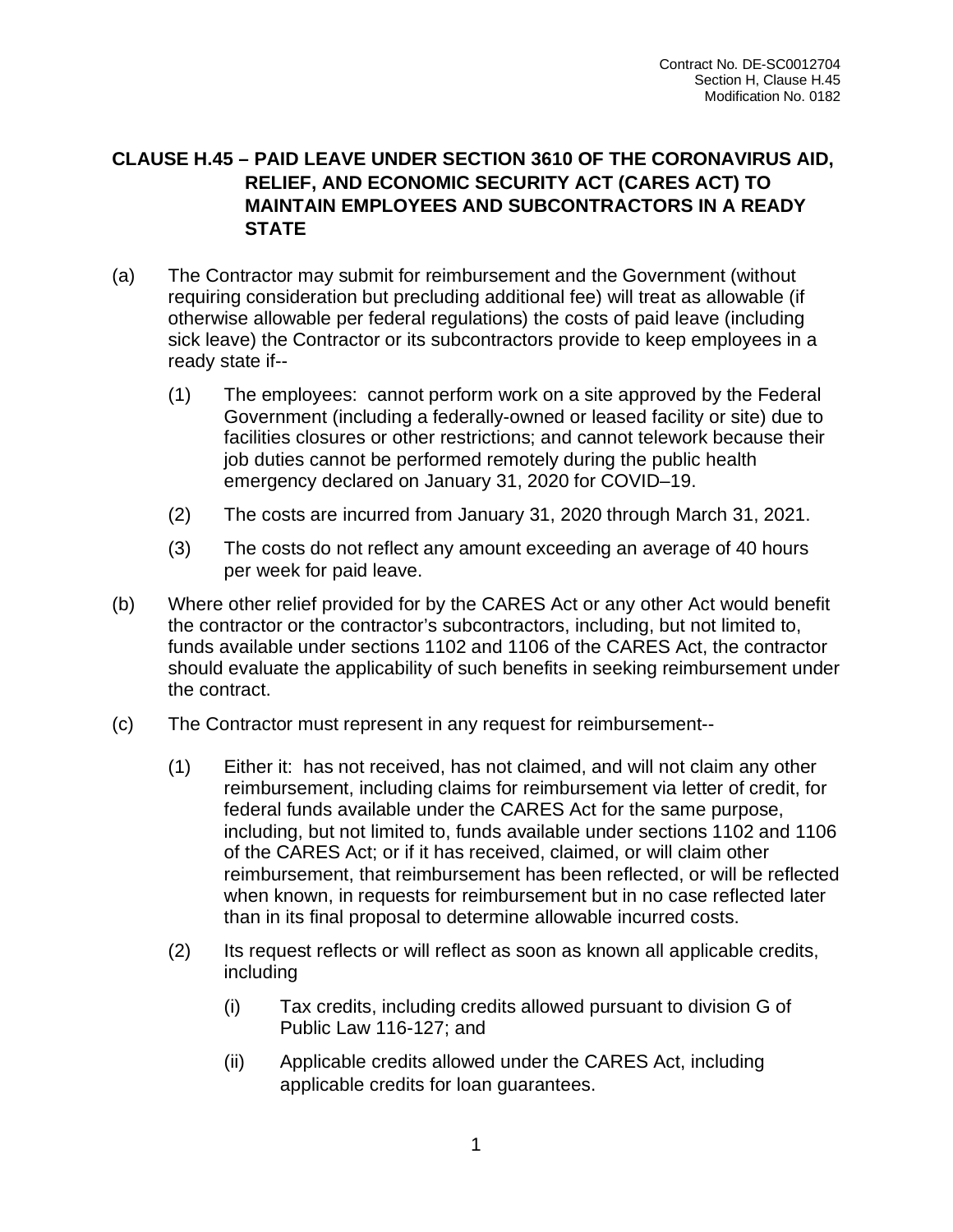## **CLAUSE I.65 – FAR 52.225-1 – BUY AMERICAN – SUPPLIES (JAN 2021); MODIFIED BY DEAR 970.2570 (NOV 2010)**

(a) *Definitions*. As used in this clause--

"Commercially available off-the-shelf (COTS) item"—

- (1) Means any item of supply (including construction material) that is—
	- (i) A commercial item (as defined in paragraph (1) of the definition at Federal Acquisition Regulation (FAR) 2.101;
	- (ii) Sold in substantial quantities in the commercial marketplace; and
	- (iii) Offered to the Government, under a contract or subcontract at any tier, without modification, in the same form in which it is sold in the commercial marketplace; and
- (2) Does not include bulk cargo, as defined in 46 U.S.C. 40102(4), such as agricultural products and petroleum products.

"Component" means an article, material, or supply incorporated directly into an end product.

"Cost of components" means--

- (1) For components purchased by the Contractor, the acquisition cost, including transportation costs to the place of incorporation into the end product (whether or not such costs are paid to a domestic firm), and any applicable duty (whether or not a duty-free entry certificate is issued); or
- (2) For components manufactured by the Contractor, all costs associated with the manufacture of the component, including transportation costs as described in paragraph (1) of this definition, plus allocable overhead costs, but excluding profit. Cost of components does not include any costs associated with the manufacture of the end product.

"Domestic end product" means—

- (1) For an end product that does not consist wholly or predominantly of iron or steel or a combination of both-
	- (i) An unmanufactured end product mined or produced in the United States;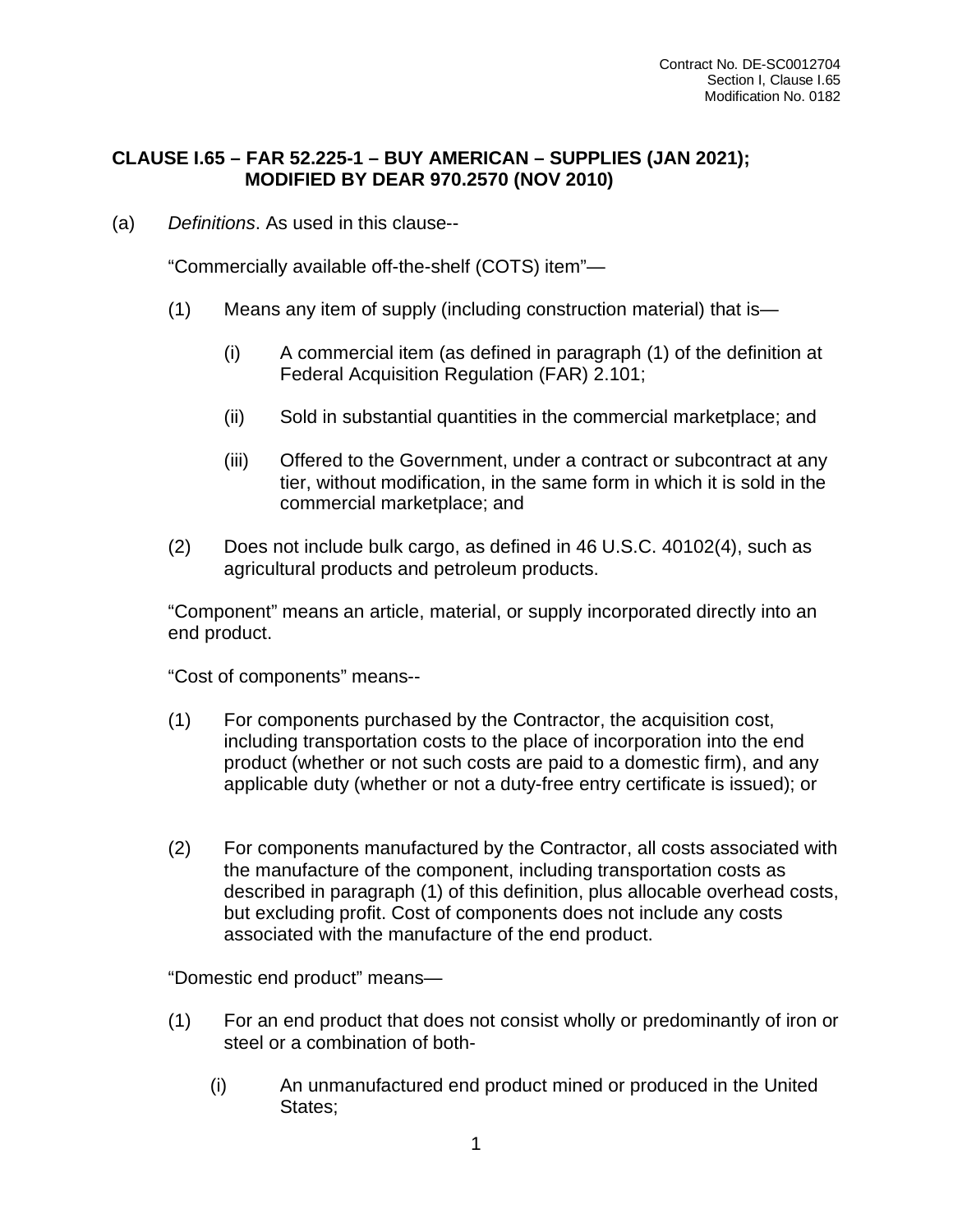- (ii) An end product manufactured in the United States, if-
	- (A) The cost of its components mined, produced, or manufactured in the United States exceeds 55 percent of the cost of all its components. Components of foreign origin of the same class or kind as those that the agency determines are not mined, produced, or manufactured in sufficient and reasonably available commercial quantities of a satisfactory quality are treated as domestic. Components of unknown origin are treated as foreign. Scrap generated, collected, and prepared for processing in the United States is considered domestic; or
	- (B) The end product is a COTS item.
- (2) For an end product that consists wholly or predominantly of iron or steel or a combination of both, an end product manufactured in the United States, if the cost of foreign iron and steel constitutes less than 5 percent of the cost of all the components used in the end product. The cost of foreign iron and steel includes but is not limited to the cost of foreign iron or steel mill products (such as bar, billet, slab, wire, plate, or sheet), castings, or forgings utilized in the manufacture of the end product and a good faith estimate of the cost of all foreign iron or steel components excluding COTS fasteners. Iron or steel components of unknown origin are treated as foreign. If the end product contains multiple components, the cost of all the materials used in such end product is calculated in accordance with the definition of "cost of components".

*End product* means those articles, materials, and supplies to be acquired under the contract for public use.

*Fastener* means a hardware device that mechanically joins or affixes two or more objects together. Examples of fasteners are nuts, bolts, pins, rivets, nails, clips, and screws.

*Foreign end product* means an end product other than a domestic end product.

*Foreign iron and steel* means iron or steel products not produced in the United States. Produced in the United States means that all manufacturing processes of the iron or steel must take place in the United States, from the initial melting stage through the application of coatings, except metallurgical processes involving refinement of steel additives. The origin of the elements of the iron or steel is not relevant to the determination of whether it is domestic or foreign.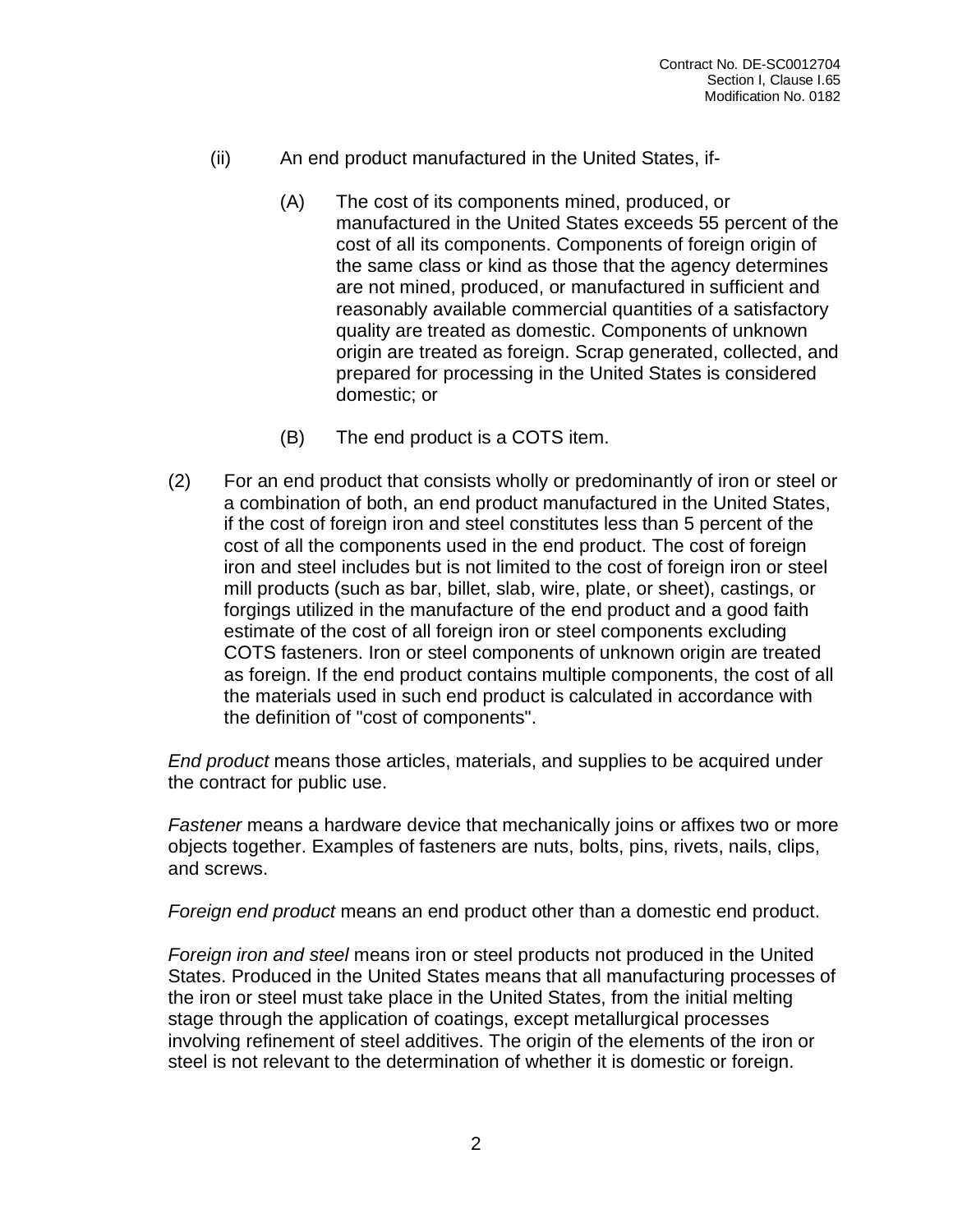*Predominantly of iron or steel or a combination of both* means that the cost of the iron and steel content exceeds 50 percent of the total cost of all its components. The cost of iron and steel is the cost of the iron or steel mill products (such as bar, billet, slab, wire, plate, or sheet), castings, or forgings utilized in the manufacture of the product and a good faith estimate of the cost of iron or steel components excluding COTS fasteners.

*Steel* means an alloy that includes at least 50 percent iron, between 0.02 and 2 percent carbon, and may include other elements.

*United States* means the 50 States, the District of Columbia, and outlying areas.

- (b) 41 U.S.C. Chapter 83, Buy American, provides a preference for domestic end products for supplies acquired for use in the United States. In accordance with 41 U.S.C. 1907, the domestic content test of the Buy American statute is waived for an end product that is a COTS item (see  $12.505(a)(1)$  $12.505(a)(1)$ ), except that for an end product that consists wholly or predominantly of iron or steel or a combination of both, the domestic content test is applied only to the iron and steel content of the end product, excluding COTS fasteners.
- (c) Offerors may obtain from the Contracting Officer a list of foreign articles that the Contracting Officer will treat as domestic for this contract.
- (d) The Contractor shall deliver only domestic end products except to the extent that it specified delivery of foreign end products in the provision of the solicitation entitled "Buy American Certificate."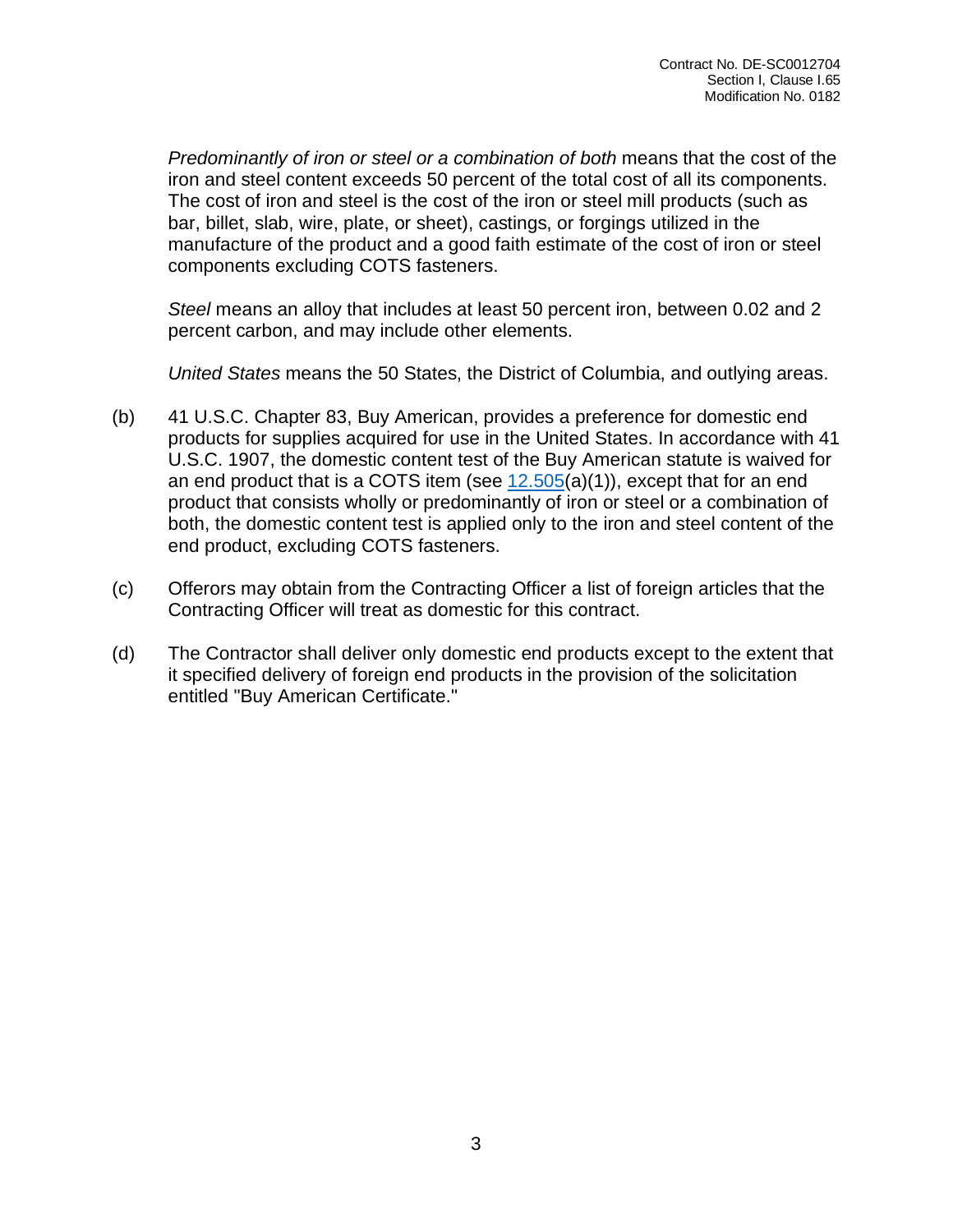## **CLAUSE I.67 – FAR 52.225-9–BUY AMERICAN–CONSTRUCTION MATERIALS (JAN 2021)**

(a) *Definitions*. As used in this clause--

*Commercially available off-the-shelf (COTS) item*—

- (1) Means any item of supply (including construction material) that is—
	- (i) A commercial item (as defined in paragraph (1) of the definition at Federal Acquisition Regulation (FAR) 2.101;
	- (ii) Sold in substantial quantities in the commercial marketplace; and
	- (iii) Offered to the Government, under a contract or subcontract at any tier, without modification, in the same form in which it is sold in the commercial marketplace; and
- (2) Does not include bulk cargo, as defined in 46 U.S.C. 40102(4), such as agricultural products and petroleum products.

"Construction material" means an article, material, or supply brought to the construction site by the Contractor or a subcontractor for incorporation into the building or work. The term also includes an item brought to the site preassembled from articles, materials, or supplies. However, emergency life safety systems, such as emergency lighting, fire alarm, and audio evacuation systems, that are discrete systems incorporated into a public building or work and that are produced as complete systems, are evaluated as a single and distinct construction material regardless of when or how the individual parts or components of those systems are delivered to the construction site. Materials purchased directly by the Government are supplies, not construction material.

### *Cost of components means*-

- (1) For components purchased by the Contractor, the acquisition cost, including transportation costs to the place of incorporation into the construction material (whether or not such costs are paid to a domestic firm), and any applicable duty (whether or not a duty-free entry certificate is issued); or
- (2) For components manufactured by the Contractor, all costs associated with the manufacture of the component, including transportation costs as described in paragraph (1) of this definition, plus allocable overhead costs, but excluding profit. Cost of components does not include any costs associated with the manufacture of the construction material.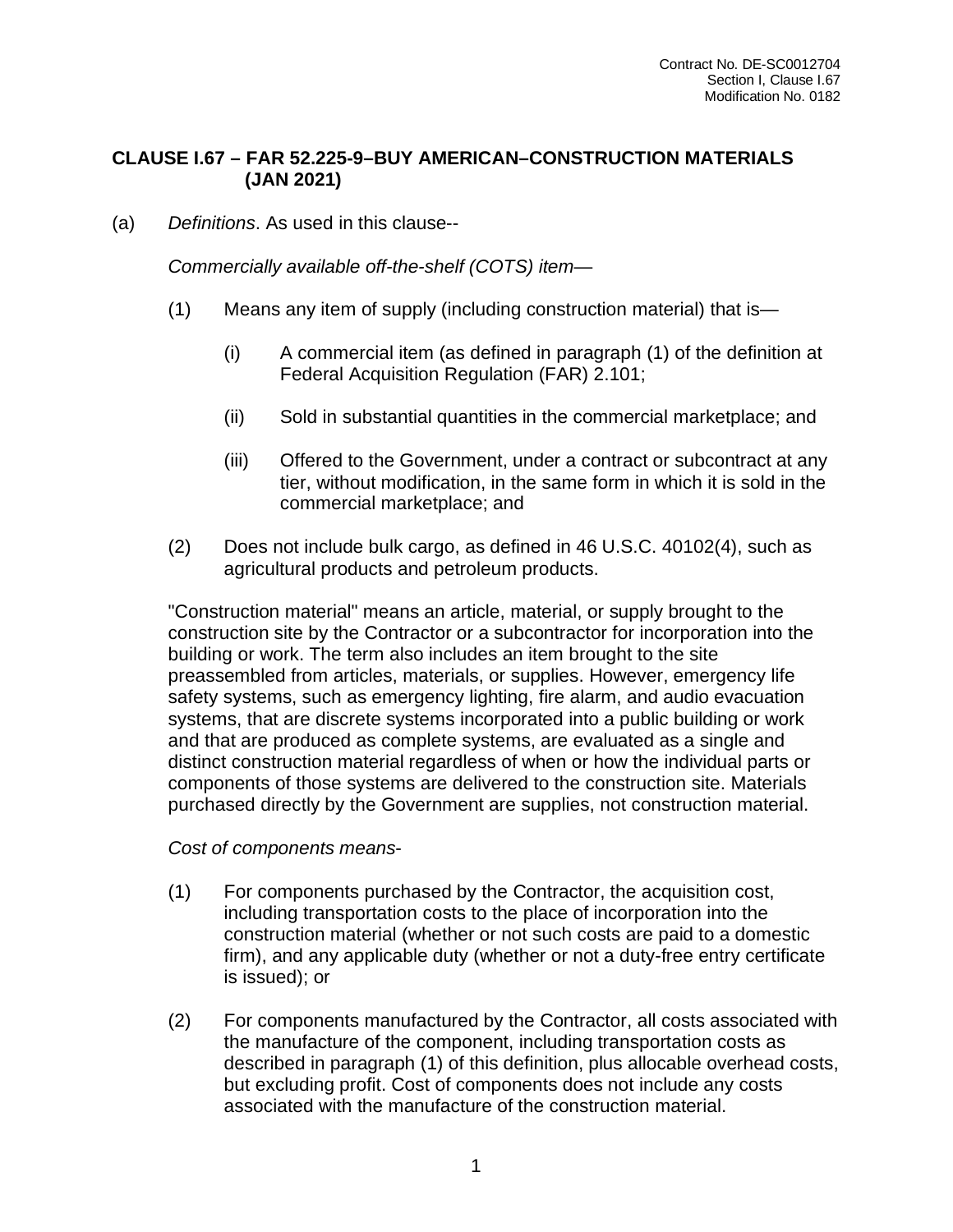*Domestic construction material* means-

- (1) For construction material that does not consist wholly or predominantly of iron or steel or a combination of both-
	- (i) An unmanufactured construction material mined or produced in the United States; or
	- (ii) A construction material manufactured in the United States, if-
		- (A) The cost of its components mined, produced, or manufactured in the United States exceeds 55 percent of the cost of all its components. Components of foreign origin of the same class or kind for which nonavailability determinations have been made are treated as domestic. Components of unknown origin are treated as foreign; or
		- (B) The construction material is a COTS item; or
- (2) For construction material that consists wholly or predominantly of iron or steel or a combination of both, a construction material manufactured in the United States if the cost of foreign iron and steel constitutes less than 5 percent of the cost of all components used in such construction material. The cost of foreign iron and steel includes but is not limited to the cost of foreign iron or steel mill products (such as bar, billet, slab, wire, plate, or sheet), castings, or forgings utilized in the manufacture of the construction material and a good faith estimate of the cost of all foreign iron or steel components excluding COTS fasteners. Iron or steel components of unknown origin are treated as foreign. If the construction material contains multiple components, the cost of all the materials used in such construction material is calculated in accordance with the definition of "cost of components".

*Fastener* means a hardware device that mechanically joins or affixes two or more objects together. Examples of fasteners are nuts, bolts, pins, rivets, nails, clips, and screws.

*Foreign construction material* means a construction material other than a domestic construction material.

*Foreign iron and steel* means iron or steel products not produced in the United States. Produced in the United States means that all manufacturing processes of the iron or steel must take place in the United States, from the initial melting stage through the application of coatings, except metallurgical processes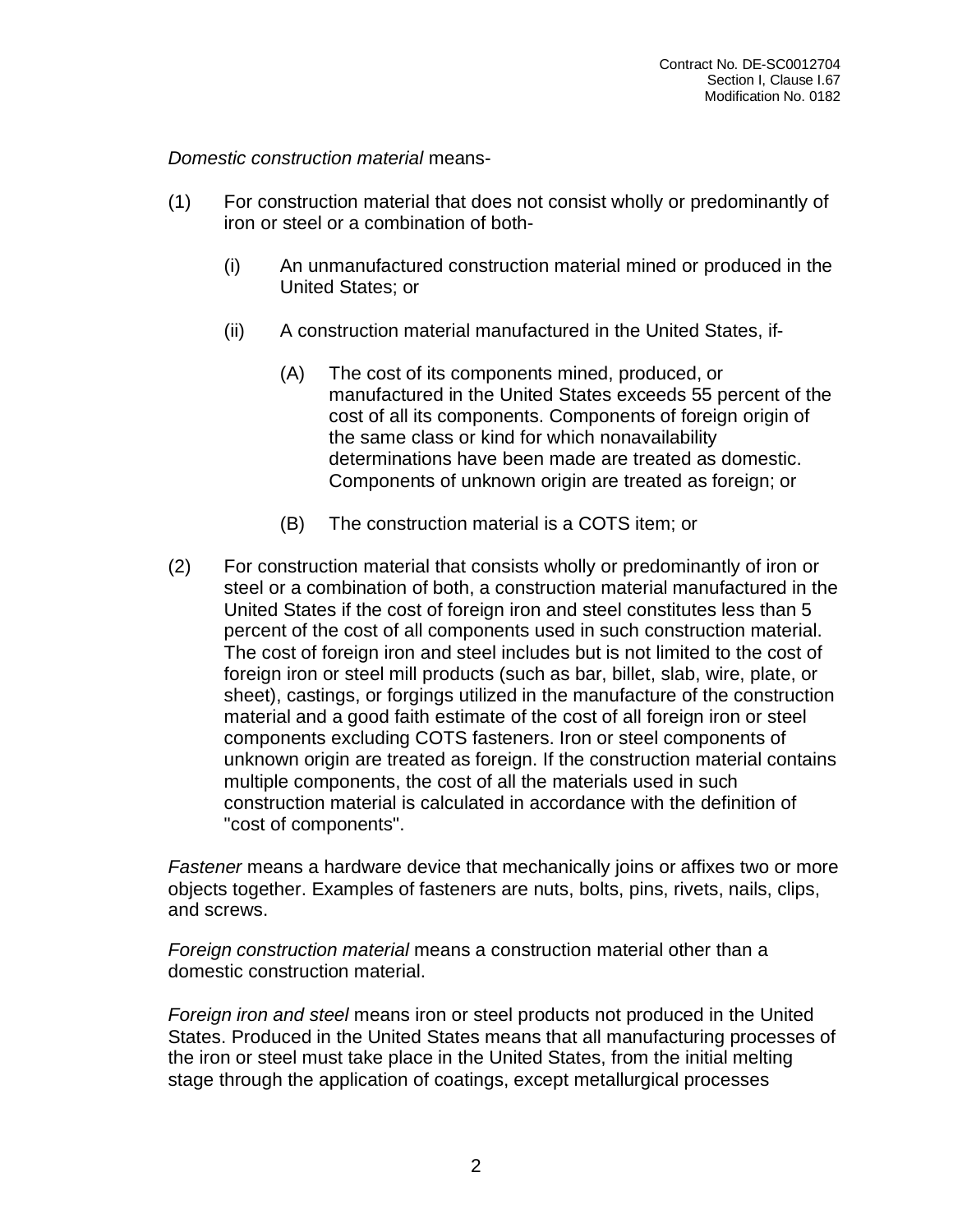involving refinement of steel additives. The origin of the elements of the iron or steel is not relevant to the determination of whether it is domestic or foreign.

*Predominantly of iron or steel or a combination of both* means that the cost of the iron and steel content exceeds 50 percent of the total cost of all its components. The cost of iron and steel is the cost of the iron or steel mill products (such as bar, billet, slab, wire, plate, or sheet), castings, or forgings utilized in the manufacture of the product and a good faith estimate of the cost of iron or steel components excluding COTS fasteners.

*Steel* means an alloy that includes at least 50 percent iron, between 0.02 and 2 percent carbon, and may include other elements.

"United States" means the 50 States, the District of Columbia, and outlying areas.

- (b) Domestic preference.
	- (1) This clause implements  $41$  U.S.C. [chapter](http://uscode.house.gov/browse.xhtml;jsessionid=114A3287C7B3359E597506A31FC855B3) [83,](http://uscode.house.gov/browse.xhtml;jsessionid=114A3287C7B3359E597506A31FC855B3) Buy American, by providing a preference for domestic construction material. In accordance with [41](http://uscode.house.gov/browse.xhtml;jsessionid=114A3287C7B3359E597506A31FC855B3) [U.S.C.](http://uscode.house.gov/browse.xhtml;jsessionid=114A3287C7B3359E597506A31FC855B3) 1907, the domestic content test of the Buy American statute is waived for construction material that is a COTS item, except that for construction material that consists wholly or predominantly of iron or steel or a combination of both, the domestic content test is applied only to the iron and steel content of the construction materials, excluding COTS fasteners. (See FAR [12.505\(](https://www.acquisition.gov/far/12.505#FAR_12_505)a)(2)). The Contractor shall use only domestic construction material in performing this contract, except as provided in paragraphs (b)(2) and (b)(3) of this clause.
	- (2) This requirement does not apply to information technology that is a commercial item or to the construction materials or components listed by the Government as follows: none.
	- (3) The Contracting Officer may add other foreign construction material to the list in paragraph (b)(2) of this clause if the Government determines that-
		- (i) The cost of domestic construction material would be unreasonable. The cost of a particular domestic construction material subject to the requirements of the Buy American statute is unreasonable when the cost of such material exceeds the cost of foreign material by more than 20 percent;
		- (ii) The application of the restriction of the Buy American statute to a particular construction material would be impracticable or inconsistent with the public interest; or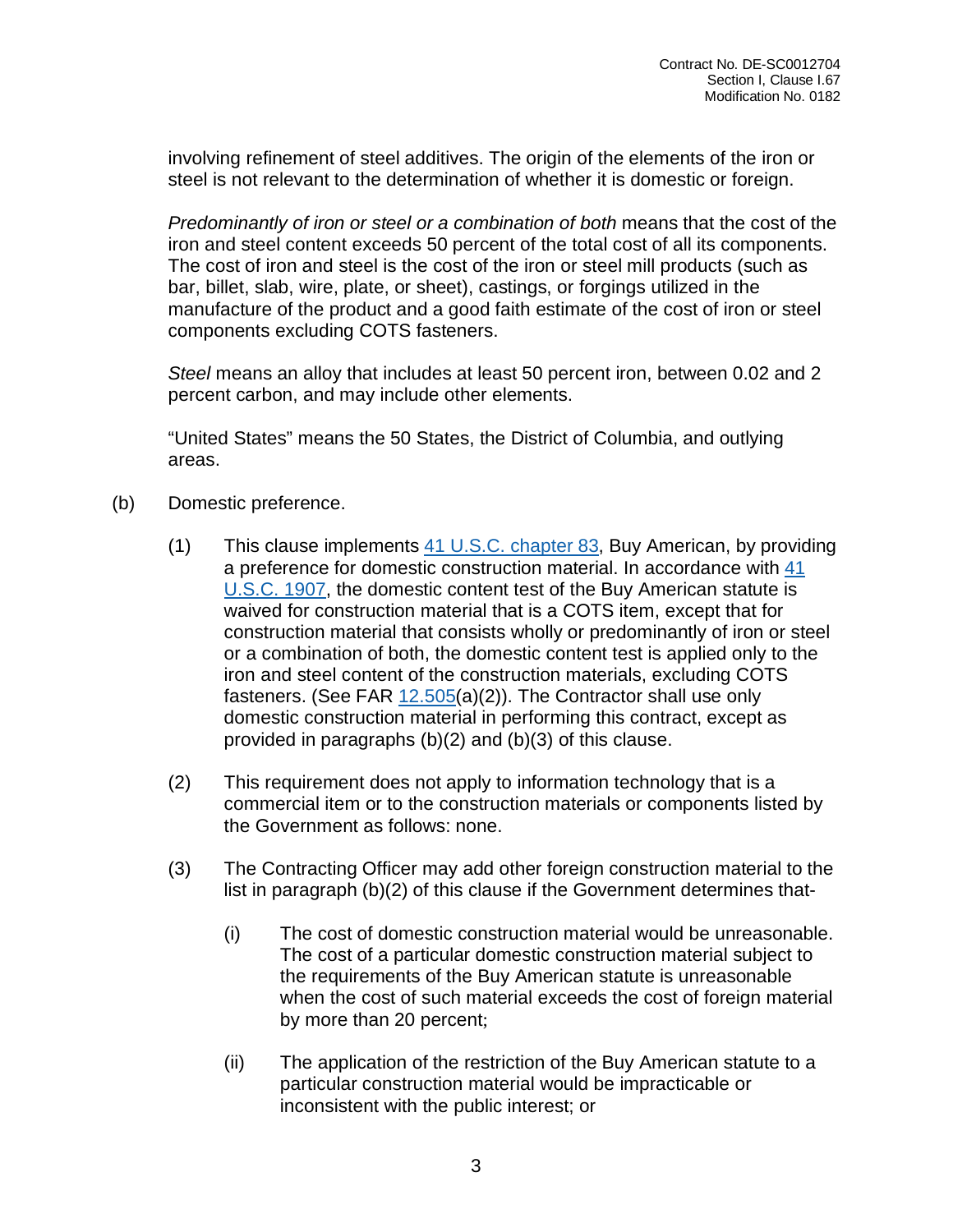- (iii) The construction material is not mined, produced, or manufactured in the United States in sufficient and reasonably available commercial quantities of a satisfactory quality.
- (c) Request for determination of inapplicability of the Buy American statute.
	- (1)
- (i) Any Contractor request to use foreign construction material in accordance with paragraph (b)(3) of this clause shall include adequate information for Government evaluation of the request, including-
	- (A) A description of the foreign and domestic construction materials;
	- (B) Unit of measure;
	- (C) Quantity;
	- (D) Price;
	- (E) Time of delivery or availability;
	- (F) Location of the construction project;
	- (G) Name and address of the proposed supplier; and
	- (H) A detailed justification of the reason for use of foreign construction materials cited in accordance with paragraph (b)(3) of this clause.
- (ii) A request based on unreasonable cost shall include a reasonable survey of the market and a completed price comparison table in the format in paragraph (d) of this clause.
- (iii) The price of construction material shall include all delivery costs to the construction site and any applicable duty (whether or not a duty-free certificate may be issued).
- (iv) Any Contractor request for a determination submitted after contract award shall explain why the Contractor could not reasonably foresee the need for such determination and could not have requested the determination before contract award. If the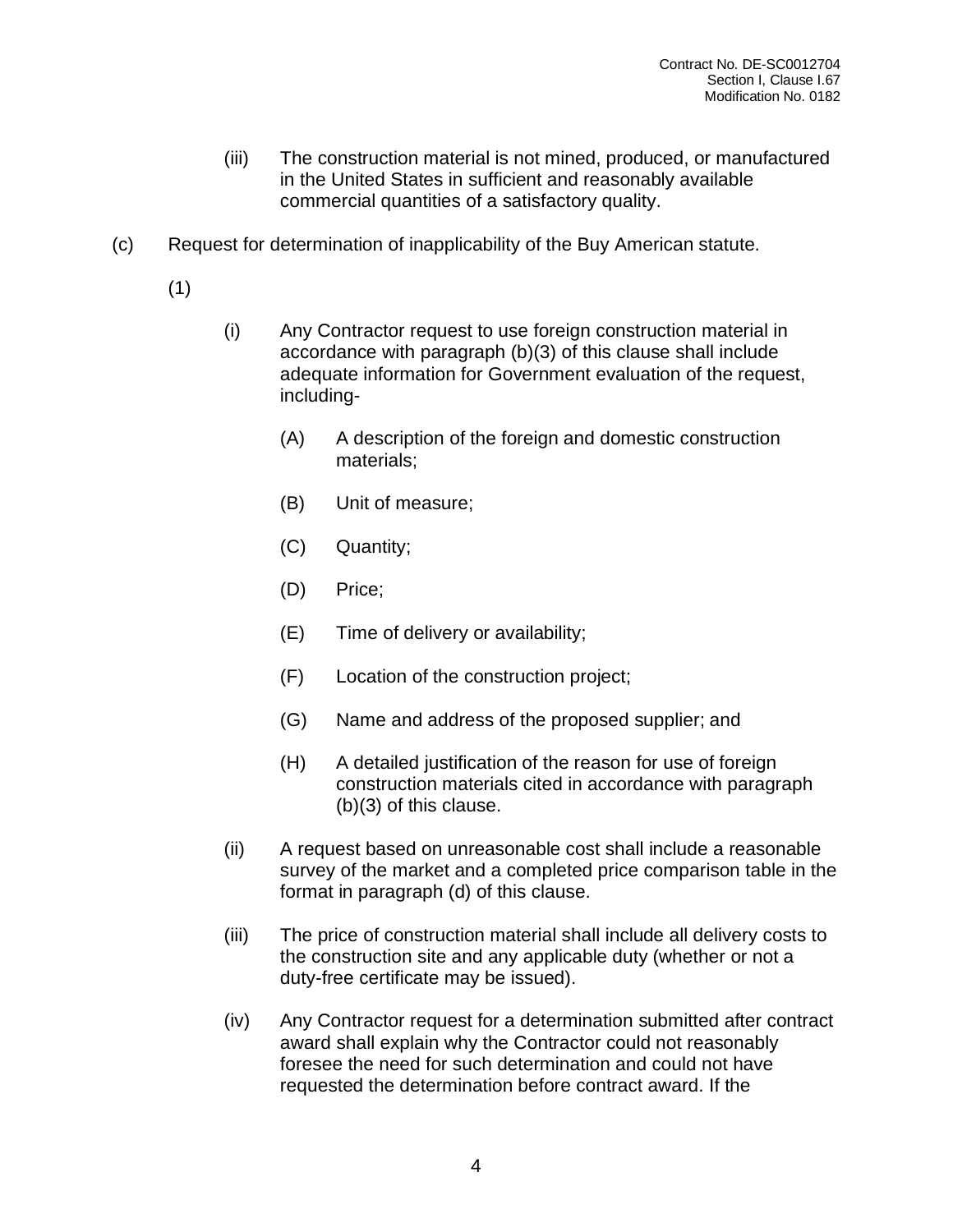Contractor does not submit a satisfactory explanation, the Contracting Officer need not make a determination.

- (2) If the Government determines after contract award that an exception to the Buy American statute applies and the Contracting Officer and the Contractor negotiate adequate consideration, the Contracting Officer will modify the contract to allow use of the foreign construction material. However, when the basis for the exception is the unreasonable price of a domestic construction material, adequate consideration is not less than the differential established in paragraph (b)(3)(i) of this clause.
- (3) Unless the Government determines that an exception to the Buy American statute applies, use of foreign construction material is noncompliant with the Buy American statute.
- (d) *Data*. To permit evaluation of requests under paragraph (c) of this clause based on unreasonable cost, the Contractor shall include the following information and any applicable supporting data based on the survey of suppliers:

| <b>Construction material</b><br>description | Unit of<br>measure | Quantity | <b>Price</b><br>(dollars) * |
|---------------------------------------------|--------------------|----------|-----------------------------|
| ltem 1                                      |                    |          |                             |
| Foreign construction material               |                    |          |                             |
| Domestic construction material              |                    |          |                             |
| Item <sub>2</sub>                           |                    |          |                             |
| Foreign construction material               |                    |          |                             |
| Domestic construction material              |                    |          |                             |

[\* *Include all delivery costs to the construction site and any applicable duty (whether or not a duty-free entry certificate is issued)*].

[*List name, address, telephone number, and contact for suppliers surveyed. Attach copy of response; if oral, attach summary.*]

[*Include other applicable supporting information.*]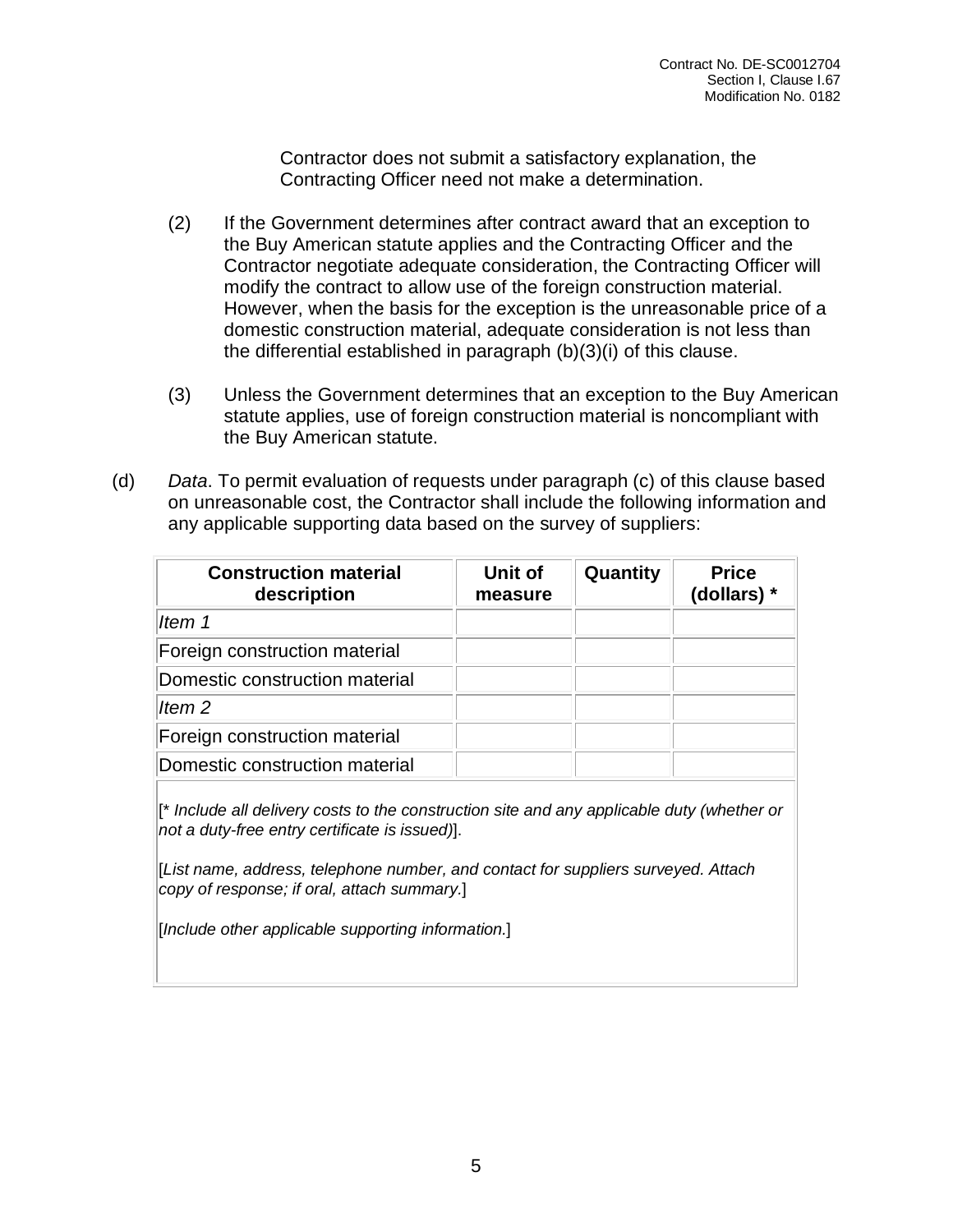## **CLAUSE I.98 – FAR 52.252-6 – AUTHORIZED DEVIATIONS IN CLAUSES (NOV 2020)**

- (a) The use in this solicitation or contract of any Federal Acquisition Regulation (48 CFR Chapter 1) clause with an authorized deviation is indicated by the addition of "(DEVIATION)" after the date of the clause.
- (b) The use in this solicitation or contract of any Department of Energy Acquisition Regulation (48 CFR Chapter 9) clause with an authorized deviation is indicated by the addition of "(DEVIATION)" after the name of the regulation.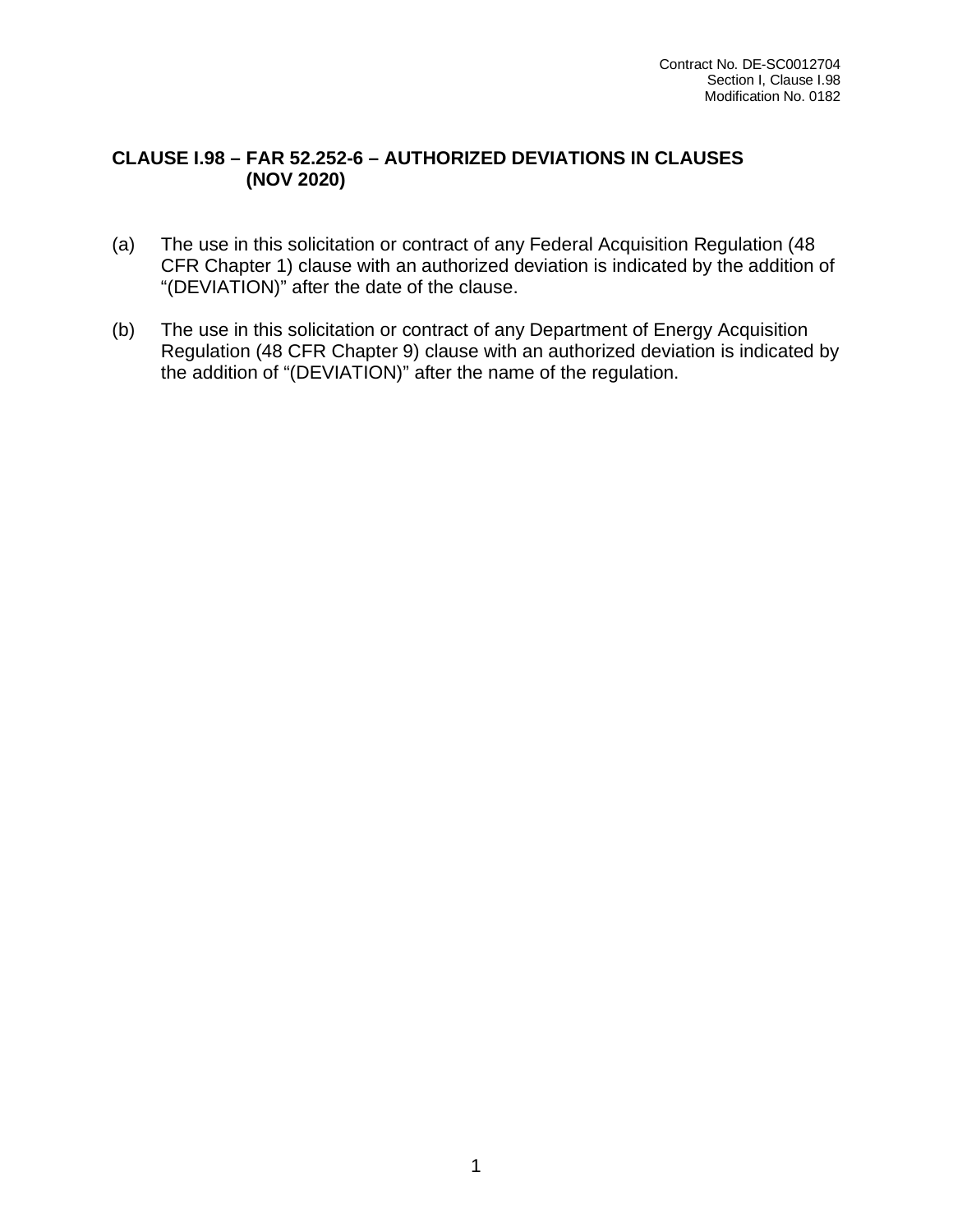Contract No. DE-SC0012704 Section J | Appendix E Modification No. 0182

# **APPENDIX E**

# **KEY PERSONNEL**

**Applicable to the Operations of The Brookhaven National Laboratory**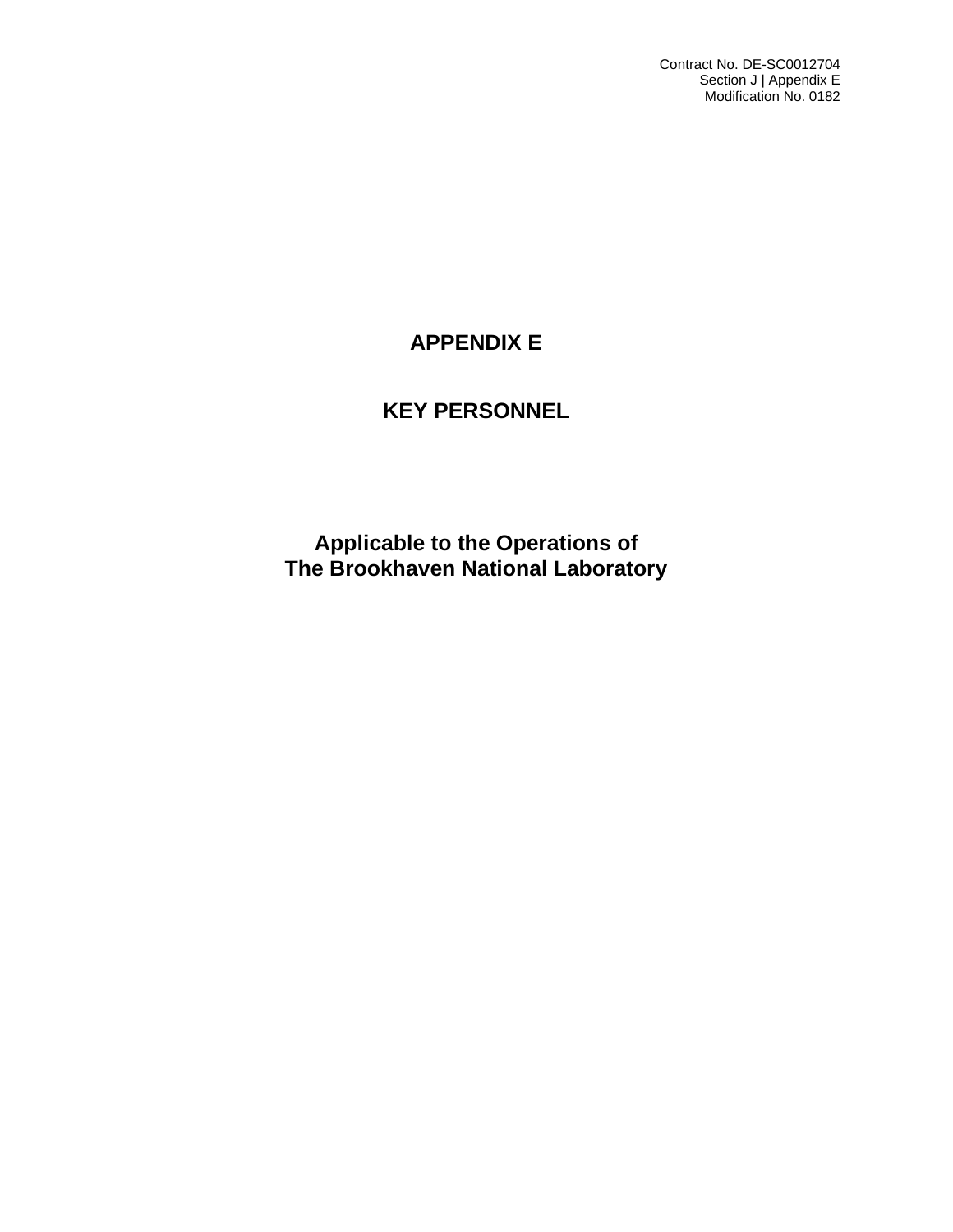Pursuant to the Section I Clause entitled "DEAR 952.215-70 – Key Personnel", the following positions are considered to be essential to work being performed.

| Title                                                                                                  | <b>Name</b>            |
|--------------------------------------------------------------------------------------------------------|------------------------|
| <b>Laboratory Director</b>                                                                             | Dr. Doon Gibbs         |
| Deputy Director for Science and Technology                                                             | Dr. Robert Tribble     |
| Deputy Director for Operations                                                                         | Mr. John Anderson, Jr. |
| Associate Laboratory Director for Energy Sciences                                                      | Dr. James Misewich     |
| Acting Associate Laboratory Director for Nuclear & Particle Physics                                    | Dr. Dmitri Denisov     |
| Associate Laboratory Director for Environmental Safety & Health                                        | Dr. Steve Coleman      |
| Associate Laboratory Director and Project Director for Electron-Ion Collider (EIC)   Mr. James H. Yeck |                        |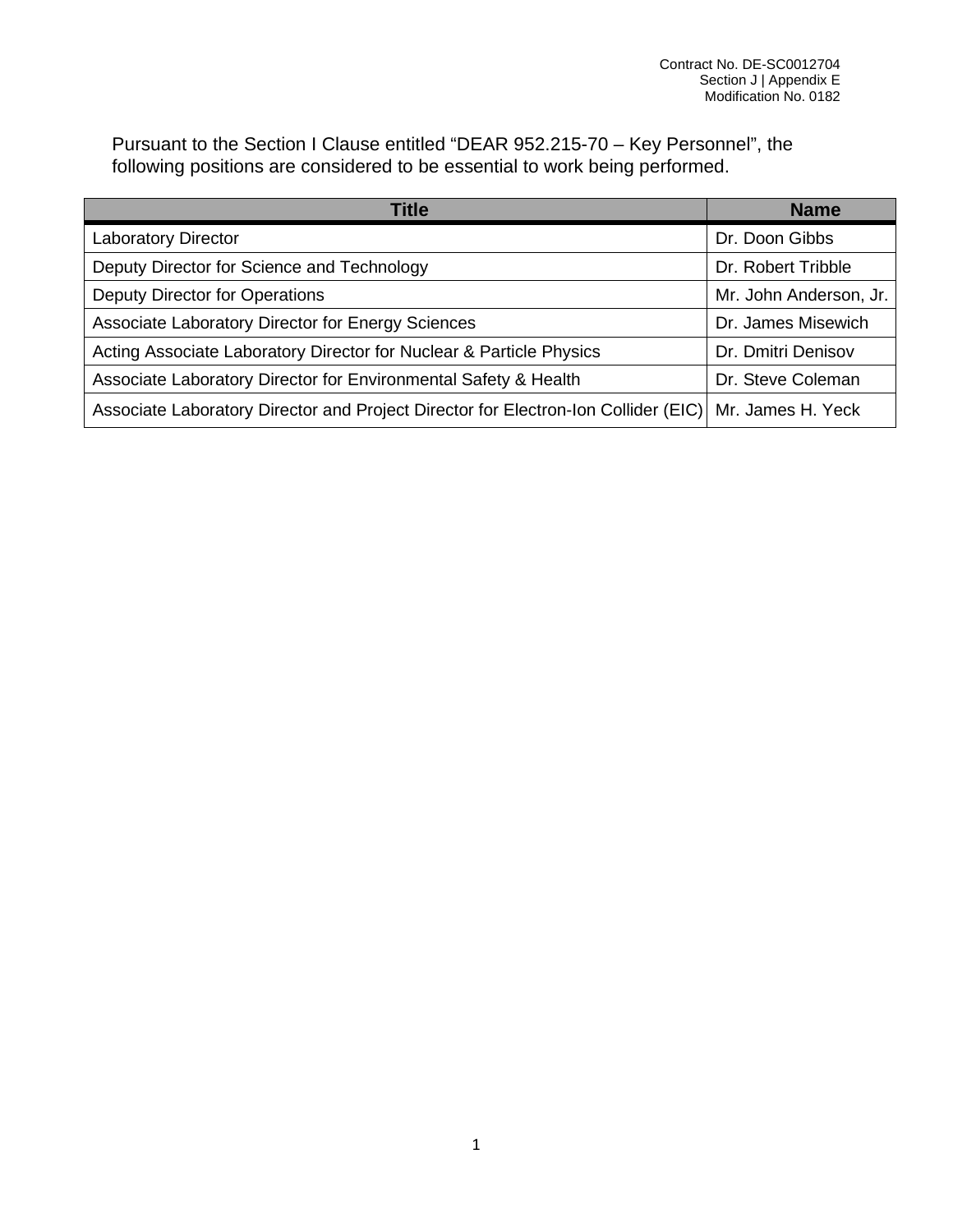Contract No. DE-SC0012704 Section J | Appendix H Modification No. 0182

# **APPENDIX H**

# **FY2021 SMALL BUSINESS SUBCONTRACTING PLAN**

**Applicable to the Operations of Brookhaven National Laboratory**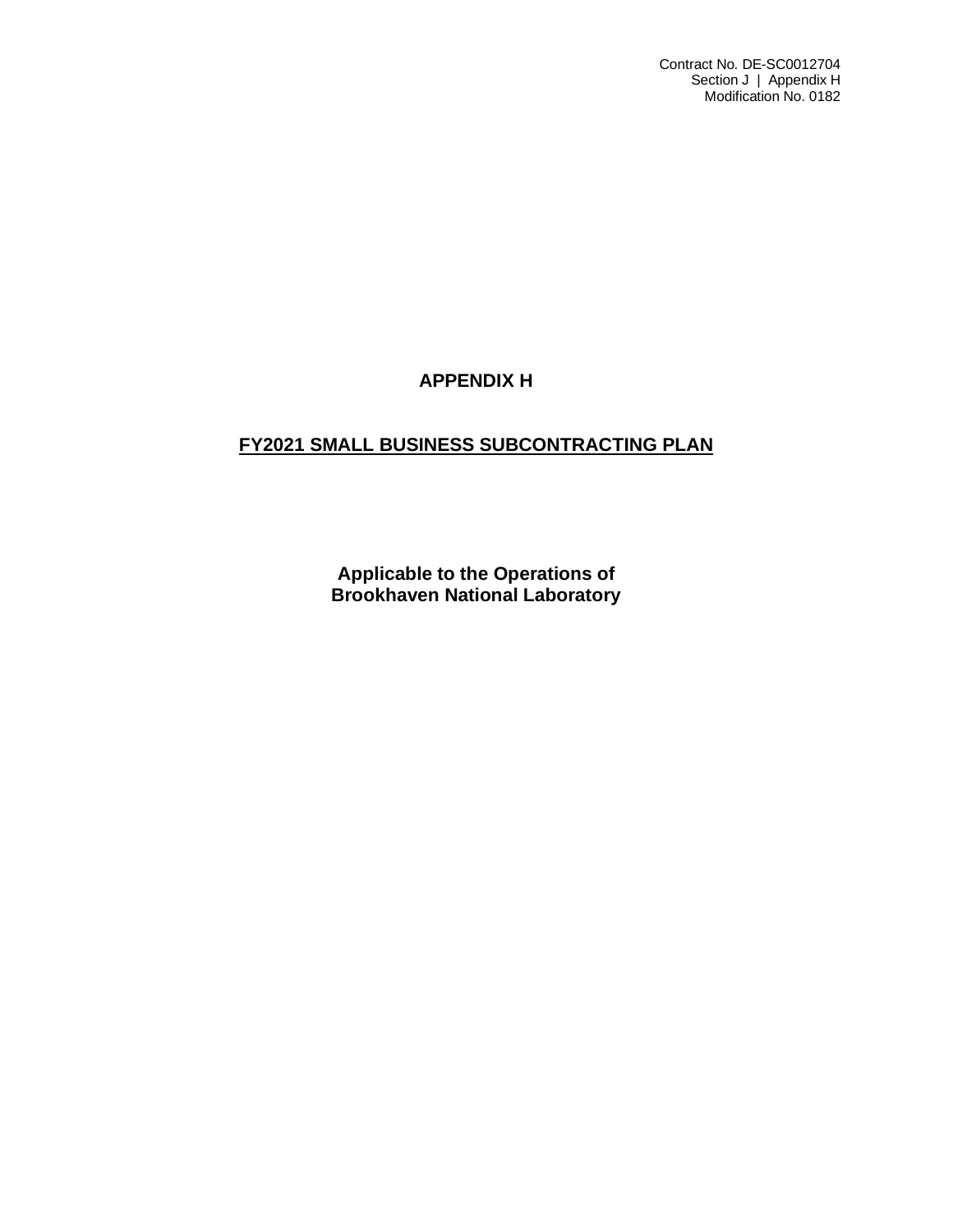| Contractor:                                | Brookhaven Science Associates, LLC.   |  |
|--------------------------------------------|---------------------------------------|--|
| <b>Contractor Address:</b>                 | Brookhaven National Laboratory,       |  |
|                                            | P.O. Box 5000                         |  |
| City/State/Zip:                            | Upton, New York 11973-5000            |  |
| Company Phone:                             | $(631)$ 344-8000                      |  |
| Point of Contact:                          | <b>Mary Rogers</b>                    |  |
| POC Phone:                                 | $(631)$ 344-3251                      |  |
| POC E-mail:                                | mrogers@bnl.gov                       |  |
| <b>Contract Number:</b>                    | DE-SC0012704                          |  |
| Item/Service:                              | Management and Operation of BNL       |  |
| <b>Total Amount of Contract (Including</b> | \$3,858,031,595.15 (through mod 0174) |  |
| Options:                                   |                                       |  |
| Period of Contract Performance:            | 01/05/2015 to 01/04/2025              |  |

# **FY2021 SMALL BUSINESS SUBCONTRACTING PLAN**

### I. Type of Plan

Individual Contract Plan – An Individual Contract Plan means a subcontracting plan that covers the entire contract period (including option periods), applies to a specific contract, and has goals that are based on the offer's planned subcontracting in support of the specific contract except that indirect costs incurred for common or joint purposes may be allocated on a prorated basis to the Contract.

### II. Goals

- a. BSA has established separate dollar and percentage goals for small business (SB) (including Alaska Native Corporations [ANC] and Indian Tribes), small disadvantaged business (SDB - including ANCs and Indian Tribes), women-owned small business (WOB), HUBZone small business (HUB), service-disabled veteran-owned small business (SDVOB) and veteran-owned small business (VOB) concerns (hereafter referred to the six small business categories) as subcontractors, as specified in FAR 19.704.
	- 1. The total estimated dollar value of all planned subcontracting (to all types of business concerns) under this contract, is \$205,000,000.
	- 2. The following percentage goals (expressed in terms of a percentage of total planned subcontracting dollars) and associated dollars are applicable to the contract cited above and will be pursued on a best efforts basis consistent with good commercial practices and best value assessments.
		- (i) Total estimated dollar value and percent of planned subcontracting with Small Business (SB) (including ANCs and Indian Tribes): \$102,500,000 and 50%.
		- (ii) Total estimated dollar value and percent of planned subcontracting with Small Disadvantaged Business (SDB)/8(a) (including ANCs and Indian Tribes): \$10,250,000 and 5%.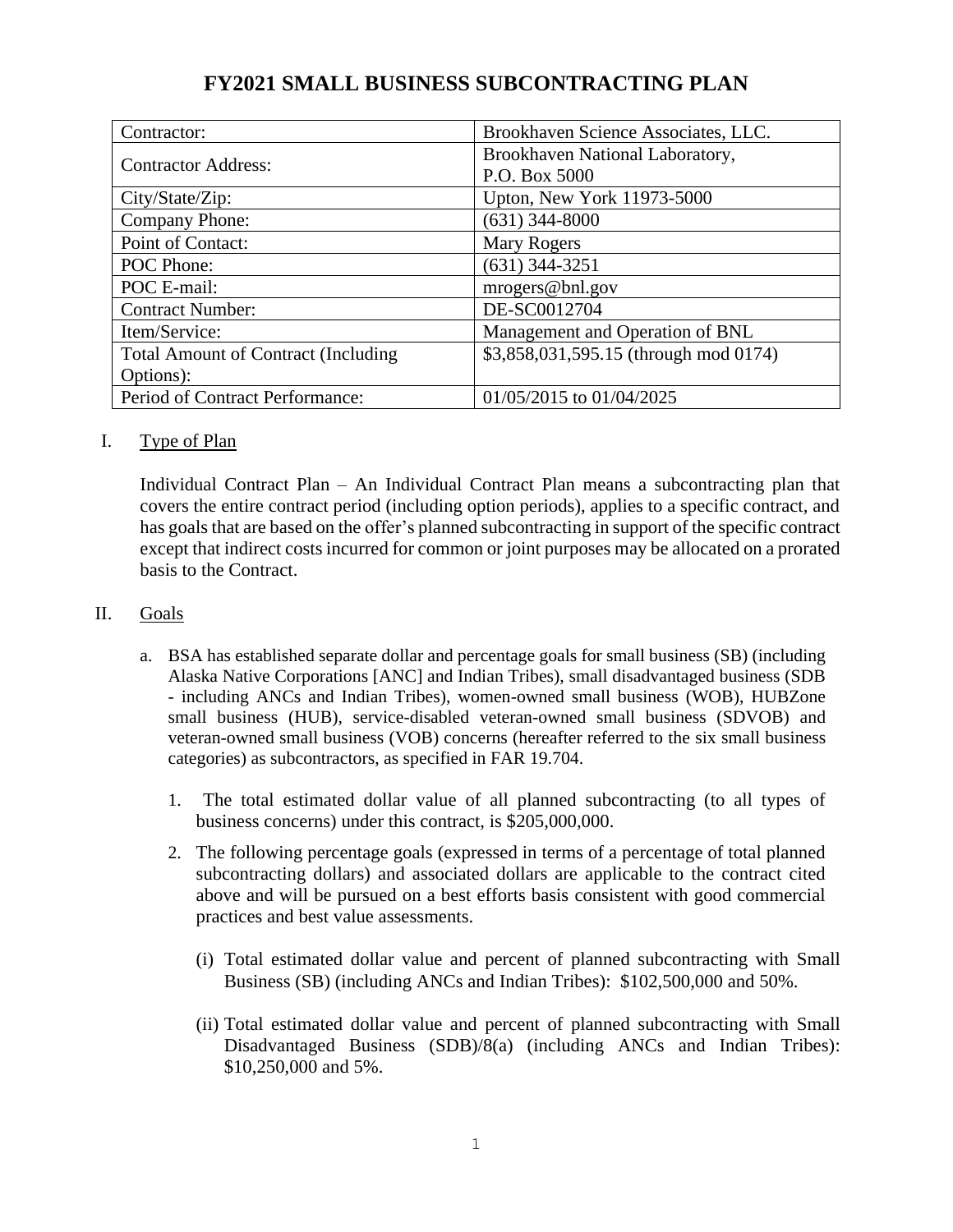- (iii)Total estimated dollar value and percent of planned subcontracting with Woman-Owned Small Business (WOB): \$10,250,000 and 5%.
- (iv)Total estimated dollar value and percent of planned subcontracting with Historically Underutilized Small Business (HUBZone): \$6,150,000 and 3%.
- (v) Total estimated dollar value and percent of planned subcontracting with Service-Disabled Veteran-Owned Small Business (SDVOB): \$6,150,000 and 3%.
- (vi)Total estimated dollar value and percent of planned subcontracting with Veteran-Owned Small Business (VOB): \$6,150,000 and 3%.

| <b>Small Business</b><br><b>Category</b> | <b>BSA Dollar</b><br><b>Commitment</b> | <b>BSA Percent</b><br><b>Commitment</b> |
|------------------------------------------|----------------------------------------|-----------------------------------------|
| SB                                       | \$102,500,000                          | 50%                                     |
| <b>SDB</b>                               | \$10,250,000                           | 5%                                      |
| <b>WOB</b>                               | \$10,250,000                           | 5%                                      |
| <b>HUBZone</b>                           | 6,150,000                              | 3%                                      |
| <b>VOB</b>                               | 6,150,000                              | 3%                                      |
| <b>SDVOB</b>                             | 6,150,000                              | 3%                                      |

The following is an indication of the supplies and services to be subcontracted under this Contract, the six categories of small business (including ANCs and Indian Tribes) and large business.

| <b>Subcontracted</b>     | SB                | <b>SDB</b> | <b>WOB</b> | <b>HUB</b> | <b>SDVOB</b> | <b>VOB</b> | LB                |
|--------------------------|-------------------|------------|------------|------------|--------------|------------|-------------------|
| <b>Supplies/Services</b> |                   |            |            |            |              |            |                   |
| A & E                    | X                 |            |            |            |              |            | X                 |
| Construction             | X                 | X          | X          |            | X            | X          | X                 |
| R & D                    | X                 |            |            |            |              |            | X                 |
| Services                 | X                 | X          | X          | X          | X            | X          | X                 |
| Materials & Supplies     | X                 | X          | X          | X          | X            | X          | X                 |
| Electrical               | $\rm\overline{X}$ | X          | X          | X          | X            | X          | X                 |
| IT (Computer)            | $\rm\overline{X}$ | X          | X          | X          | X            | X          | X                 |
| Equipment (Major)        | X                 |            |            |            |              |            | $\rm\overline{X}$ |

b. The goals for the six small business categories are based on consultations with the DOE. Potential suppliers will be identified using BSA's current vendor base, and various directories including: System for Award Management (SAM), the DOE-OSDBU Small Business Contacts Database, Women's Chamber of Commerce, New York U.S. Small Business Administration Long Island, New York U.S. Small Business Administration, The Suffolk County Women's Business Enterprise Coalition (SCWBEC), The Procurement Technical Assistance Center's (PTAC) Database, the Small Business Administration-Small Business Development Center (SBA-SBDC) databases, and sharing the small business databases from the other DOE National Labs, etc. The areas to be subcontracted to each target small business group have been determined by historic references and current needs. Capabilities to provide goods and services are determined on an individual basis.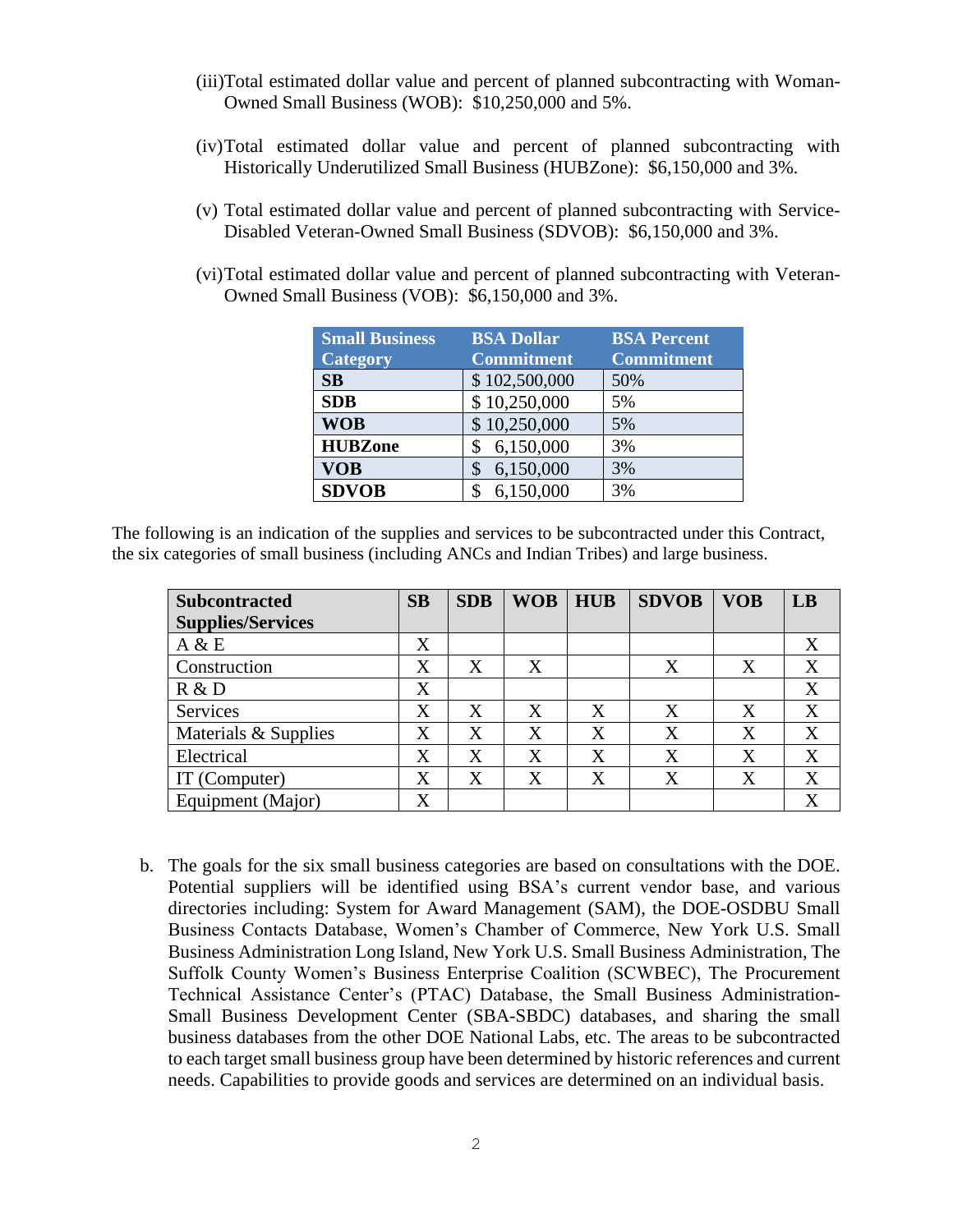### c. Timely Payment to Subcontractors:

BSA will ensure timely payment of amounts due pursuant to the terms of its subcontracts with the six small business concerns. BSA will use Small Business Set Asides to support the small business goals stated above.

- d. Small Business Set-Asides Types:
	- 1. Small Business Set-Aside:

 Each acquisition of supplies or services with an anticipated dollar value exceeding the Micro-Purchase Limit but not over the Simplified Acquisition Threshold (FAR 2.101) will be reserved exclusively for small business concerns and shall be set aside for small business unless there is not a reasonable expectation of obtaining offers from two or more responsible small business concerns that are competitive in terms of market prices, quality, and delivery.

2. Construction Set-Asides:

Acquisition of construction estimated to cost \$4 million or less, including new construction, and repair and alteration of structures, shall be a small business set-aside. For acquisition in excess of \$4 million, small business will be considered on a case-bycase basis.

III. Sole Source Procurements:

BSA may award contracts on a sole-source basis to these types of small Businesses:

- a. Small Business Administration (SBA) certified 8(a) small businesses; in accordance with FAR 19.805 (2) for purchases valued at: (A) \$7.5 million or less for 8(a) small business within North American Industry Classification System (NAICS) codes for manufacturing or \$4.5 million or less for small business within any other NAICS codes. There will be no limit on the anticipated value of contracts awarded on a sole-source basis to ANC; and
- b. SBA certified Historically Underutilized Small Businesses (HUB) Zone small businesses in accordance with FAR 19.1306 (2) for purchases valued at: (A) \$7.5 million or less for HUBZone small business within North American Industry Classification System (NAICS) codes for manufacturing or \$4.5 million or less for HUBZone small business within any other NAICS codes. There will be no limit on the anticipated value of contracts awarded on a sole-source basis to ANC; and
- c. Service-Disabled Veteran-Owned Small Business (SDVOB) small businesses in accordance with FAR 19.1406 (2) sole-source awards to service-disabled veteran-owned small business concerns for \$7 million or less for requirement within the NAICS codes for manufacturing; or \$4 million for a requirement within any other NAICS codes. There will be no limit on the anticipated value of contracts awarded on a sole-source basis to ANC.
- d. Set Asides to Small Business for procurements less than the Simplified Acquisition Threshold (SAT).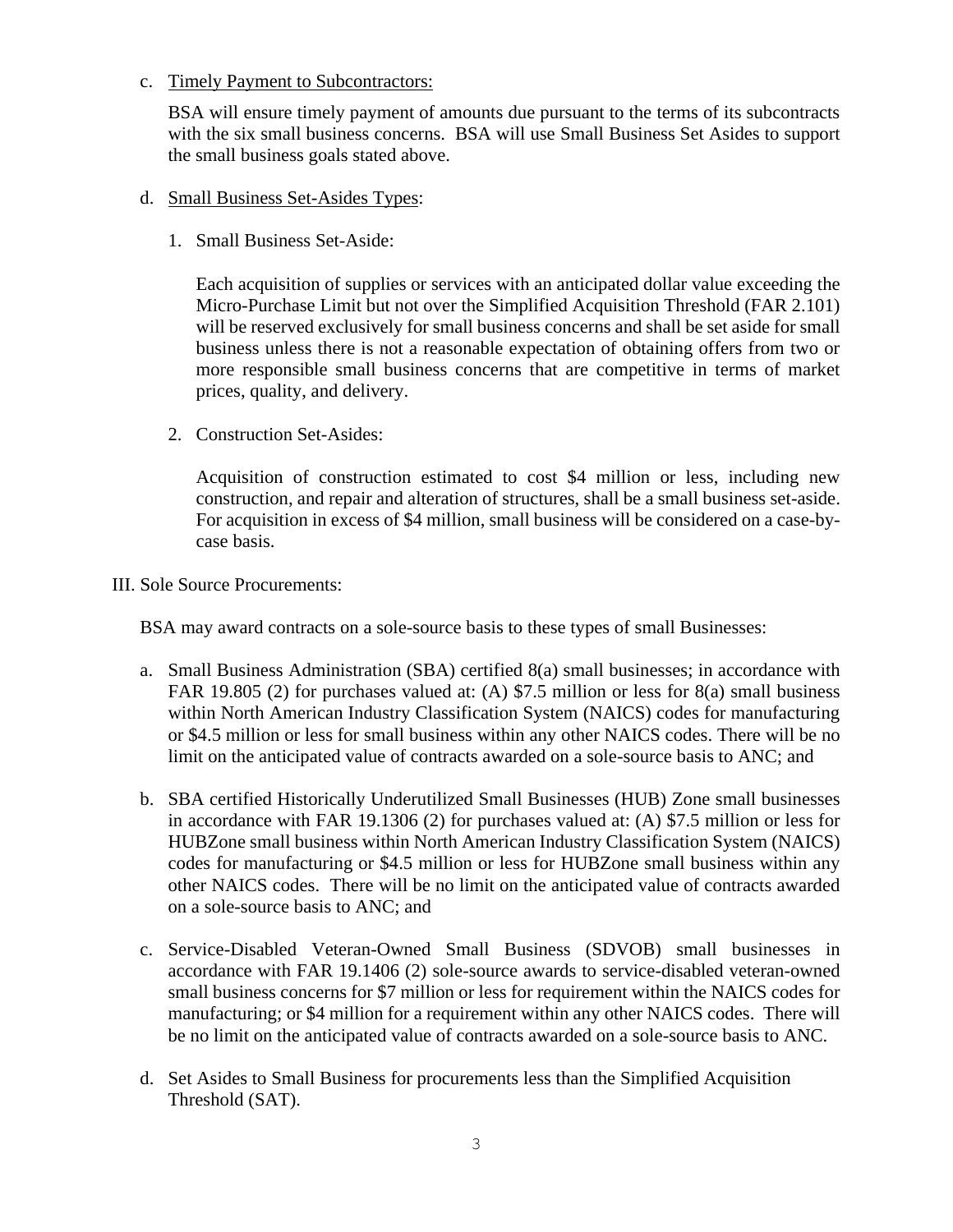To further facilitate Brookhaven National Laboratory Small Business Program, BSA will, without further documentation to the file, and based on its unilateral decision, utilize the option of making awards without competition up to the simplified acquisition threshold to small business concerns;

- e. A Protégé under a DOE Prime Contractor Mentor-Protégé Program can be awarded a contract on a noncompetitive basis, without the need for a sole source justification for any value.
- f. Indirect costs have not been included in the dollar and percentage subcontracting goals stated above.
- IV. Program Administrator

The Contractor's subcontracting program administrator is:

| Name:    | <b>Mary Rogers</b>                         |
|----------|--------------------------------------------|
| Title:   | <b>Small Business Liaison Officer</b>      |
| Address: | <b>Brookhaven National Laboratory</b>      |
|          | Procurement & Property Management Division |
|          | Building 902B                              |
|          | Upton, New York 11973                      |

Telephone:(631) 344-3251 Email: [mrogers@bnl.gov](mailto:mrogers@bnl.gov)

Duties: General overall responsibility for Brookhaven Science Associates (BSA) subcontracting program, i.e., developing, preparing, and executing subcontracting plans and monitoring performance relative to the requirements of this particular plan. These duties include, but are not limited to, the following activities:

- a. Developing and promoting laboratory-wide policy initiatives that demonstrate BSA's support for awarding contracts and subcontracts to the six small business categories.
- b. Making arrangements for the utilization of various sources for the identification of the six small business categories through some of the following resources: System for Award Management (SAM), the DOE-OSDBU Small Business Contacts Database, GSA Office of Small Business, Women's Chamber of Commerce Database, the Procurement Technical Assistance Center's Database, the SBA-SBDC databases, sharing the Small Business databases from the other DOE National Labs, the National Minority Business Directory, etc. This effort will be focused on identification of reliable, competitive suppliers in the areas where achieving small business goals has been a challenge.
- c. Ensuring small businesses are made aware of subcontracting opportunities and basic prerequisites for the preparation of a responsive bid.
- d. Conducting or arranging for training for procurement personnel regarding the intent and impact of Public Law 95-507 on purchasing procedures.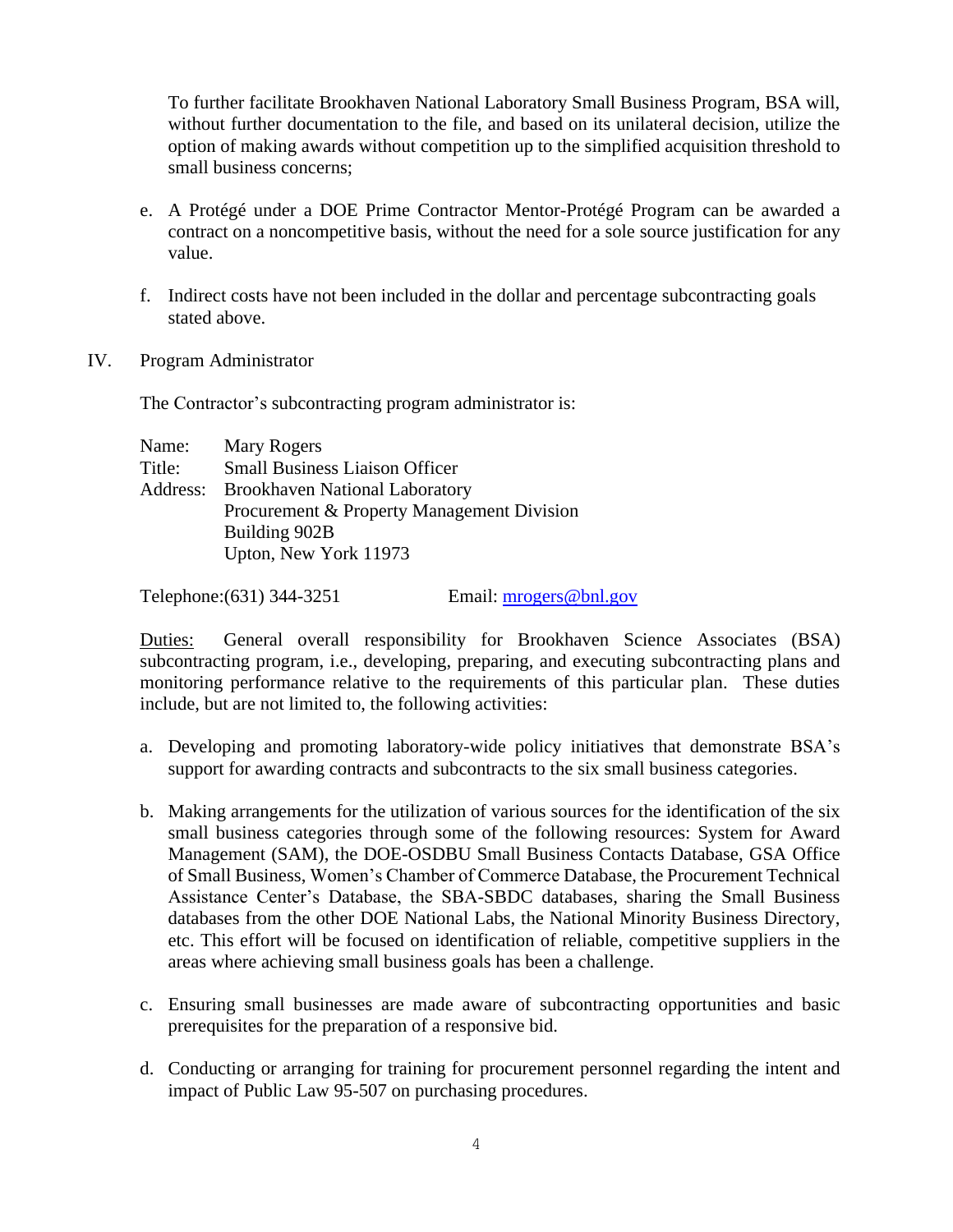- e. Supporting the Procurement and Property Management Division Manager (PPM) and Compliance Manager in randomly reviewing procurements to ensure the maximum possible participation of the six small business categories.
- f. Monitoring the over \$750,000 (\$1,500,000 for construction) large business subcontractors' performance and making suggestions for the utilization of small business, where applicable, so that any adjustments necessary to achieve the subcontracting plan goals can be made.
- g. Preparing, inputting and submitting timely subcontracting reporting through the eSRS and MOSRC.
- h. Coordinating BSA's activities during compliance reviews by Federal agencies.
- i. Assuring the integrity of supplier information by reviewing the Representations and Certifications, ensuring that supplier NAICS codes and socioeconomic classifications are included in the descriptions of new suppliers.
- V. Equitable Opportunity

BSA will ensure that small businesses have an equitable opportunity to compete for subcontracts. The various efforts include, but are not limited to, the following activities:

- (i) Utilization of the Internet to obtain new sources.
- a. Internal efforts to guide and encourage purchasing personnel:
	- (i) Presenting workshops, seminars, and/or training programs including training in the use of the SAM.
	- (ii) Establishing, maintaining, and using small business source lists, guides, and other data for soliciting subcontracts, and encouraging procurement staff to utilize this data.
	- (iii) Monitoring activities to evaluate compliance with the subcontracting plan.
- b. Outreach efforts to promote small business development will include:
	- (i) Maintaining an annual list of outreach events and activities to attend and participate in.
	- (ii) Providing contact information for 8(a) and HUB-Zone small businesses to assist them in achieving SBA certification.
	- (iii) Maintaining an internal Small Business Policy.
	- (iv) Participating in DOE Small Business Program Manager conference calls.
- VI. Flow-Down Clauses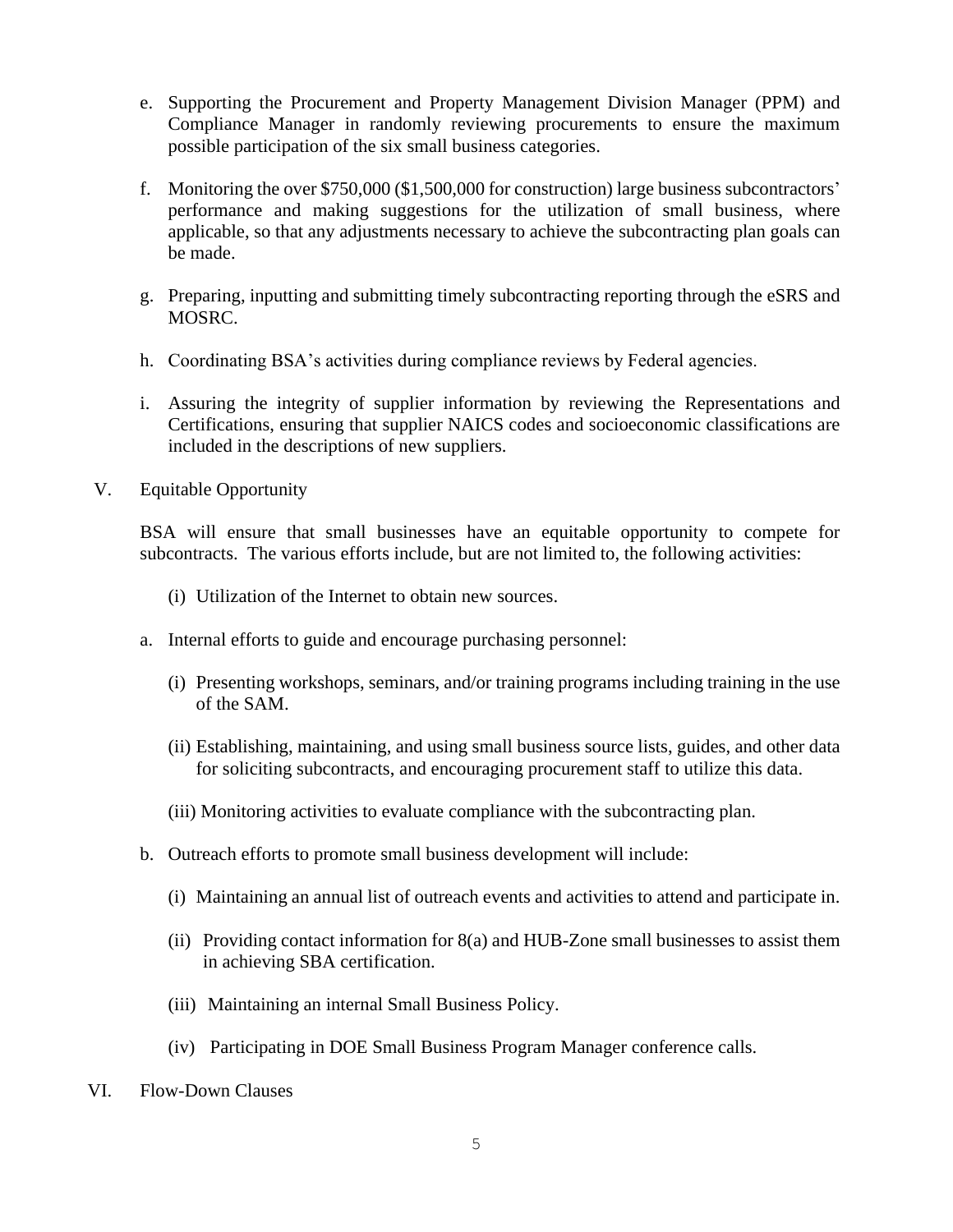BSA will continue to include the provisions under FAR 52.219-8, "Utilization of Small Business Concerns", in all subcontracts that offer further subcontracting opportunities. BSA will also require all subcontractors, except small business concerns and foreign suppliers, that receive subcontracts in excess of \$750,000 (\$1,500,000 for construction) to adopt a plan that complies with the requirements of the clause at FAR 52.219-9, "Small Business Subcontracting Plan."

These plans will be reviewed against the provisions of Public Law 95-507 to assure that all minimum requirements of an acceptable subcontracting plan have been satisfied. The acceptability of percentage goals will be determined on a case-by-case basis depending on the supplies/services involved, the availability of the six potential small business categories and prior experience. Once approved and implemented, plans will be monitored through the submission of periodic reports, and/or, as time and availability of funds permit, periodic visits to subcontractors' facilities to review applicable records and subcontracting program progress.

#### VII. Reporting and Cooperation

BSA will (1) cooperate in any studies or surveys that may be required by the contracting agency or the Small Business Administration; (2) submit any periodic reports required under its Prime Contract, such as utilization reports, which show compliance with the subcontracting plan; (3) submit timely "Subcontracting Report for Individual Contracts," (ISR) and "Summary Subcontract Report," (SSR) in accordance with the instructions identified on the eSRS website [\(www.esrs.gov\)](http://www.esrs.gov/); (4) and ensure that large business subcontractors with subcontracting plans provide electronic input to the eSRS as required.

| <b>Reporting Period</b>  | <b>Report Type</b> | <b>Due Date</b>      |
|--------------------------|--------------------|----------------------|
| Oct $1 - \text{Mar } 31$ | ISR                | 04/30                |
| Apr $1 -$ Sep 30         | <b>ISR</b>         | 10/31                |
| Oct $1 -$ Sep 30         | <b>SSR</b>         | 10/31                |
| Monthly                  | <b>MOSRC</b>       | $20th$ of each month |

#### VIII. Document Retention

Records will be maintained to demonstrate the procedures adopted to comply with the requirements and goals in the subcontracting plan. These records will include, but not be limited to, the following:

- a. A list of sources, guides and other data used to identify suppliers and vendors.
- b. Documents to support internal guidance and encouragement, provided to buyers through:
	- (i) Workshops, seminars, training programs
	- (ii) Monitoring of activities to evaluate compliance
- c. The procurement files for all subcontract solicitations over the Simplified Acquisition Threshold will contain AMS-Form-002 which indicates for each solicitation whether small businesses were solicited, and if any of the solicited the small business concerns received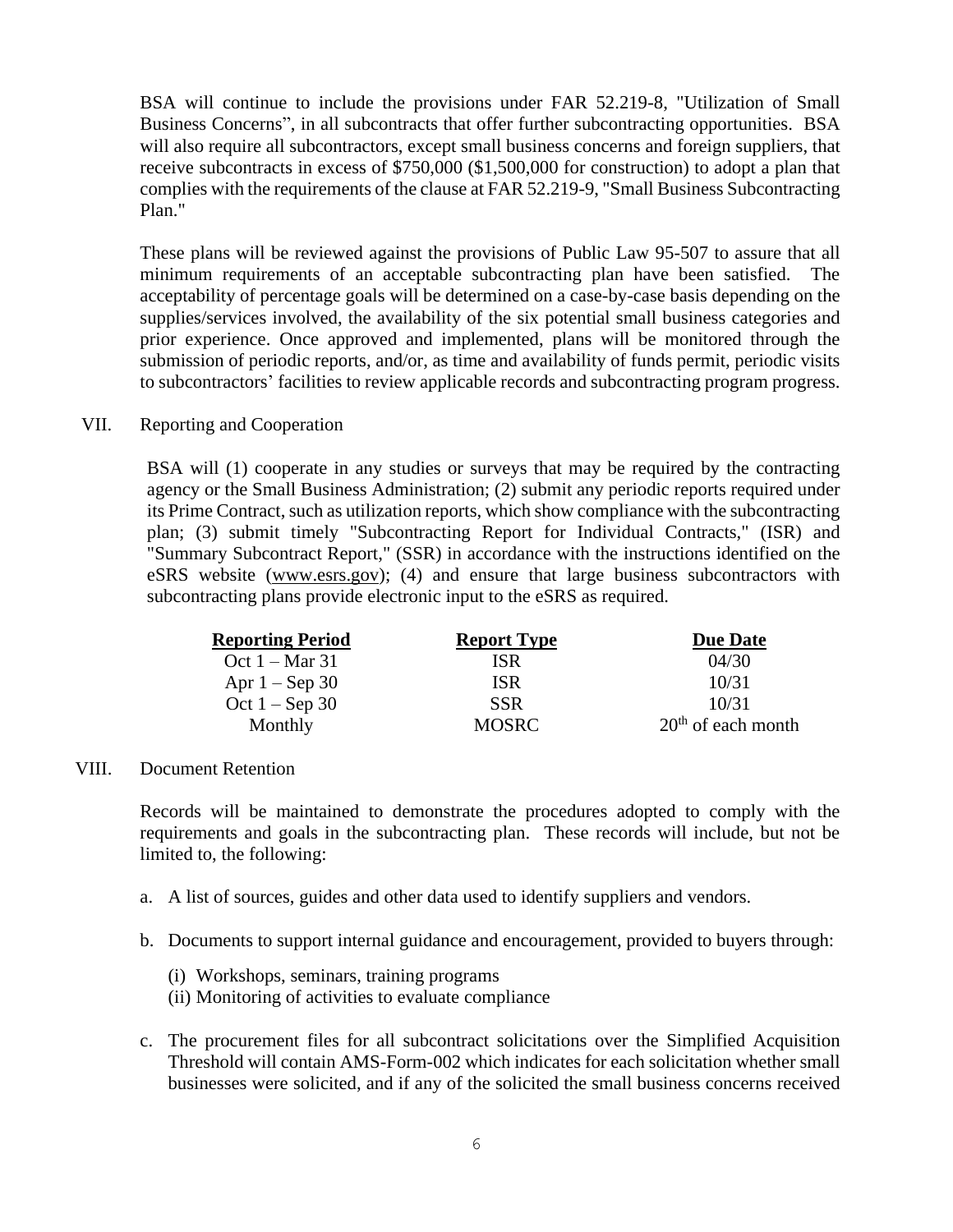a subcontract award, as well as a justification for not soliciting small businesses or failure to award a subcontract to a solicited small business.

- d. Representations and Certifications Information
	- (i) 8(a) certification approvals through copies of their SBA certification letter
	- (ii) Confirmation of HUB-Zone certification will be verified by searching the companies profile in the System for Award Management (SAM) database.
- IX. Mentor-Protégé Program

BSA agrees to establish and implement an official DOE approved "Mentor-Protégé" in accordance with U.S. Department of Energy acquisition regulation (DEAR Part 19). The Small Business Liaison Officer is the individual designated to administer this program.

X. Description of Good Faith Effort

BSA intends to use all reasonable and good faith efforts as described in this Plan to award the stated percentages of the final actual subcontract base amount to the six small businesses concerns. The following steps will be taken:

- a. Issue and promulgate company-wide policy statements in support of small businesses. Develop written procedures and work instructions and assign specific responsibilities regarding requirements of the applicable Public Law.
- b. Review specific procurement actions for possible acquisition from eligible small businesses.
- c. Demonstrate continuing management interest and involvement in support of this effort through such actions as regular reviews of progress.
- d. Train and motivate the procurement personnel regarding the need for the support of small businesses.
- e. Assist small businesses by helping with questions on solicitations, quantities, specifications, and delivery requirements.
- f. Counsel and discuss subcontracting opportunities with small businesses.
- g. Execute Service Agreements, Teaming Agreements, and Basic Ordering Agreements with small business from the six qualified small business categories, as required, in an attempt to ensure availability and usage of subcontractor personnel to support work efforts when required.
- h. Establish and maintain a categorized list of potential subcontractors, including name, address, telephone number, email address, product/service sold, initials of the Buyer and/or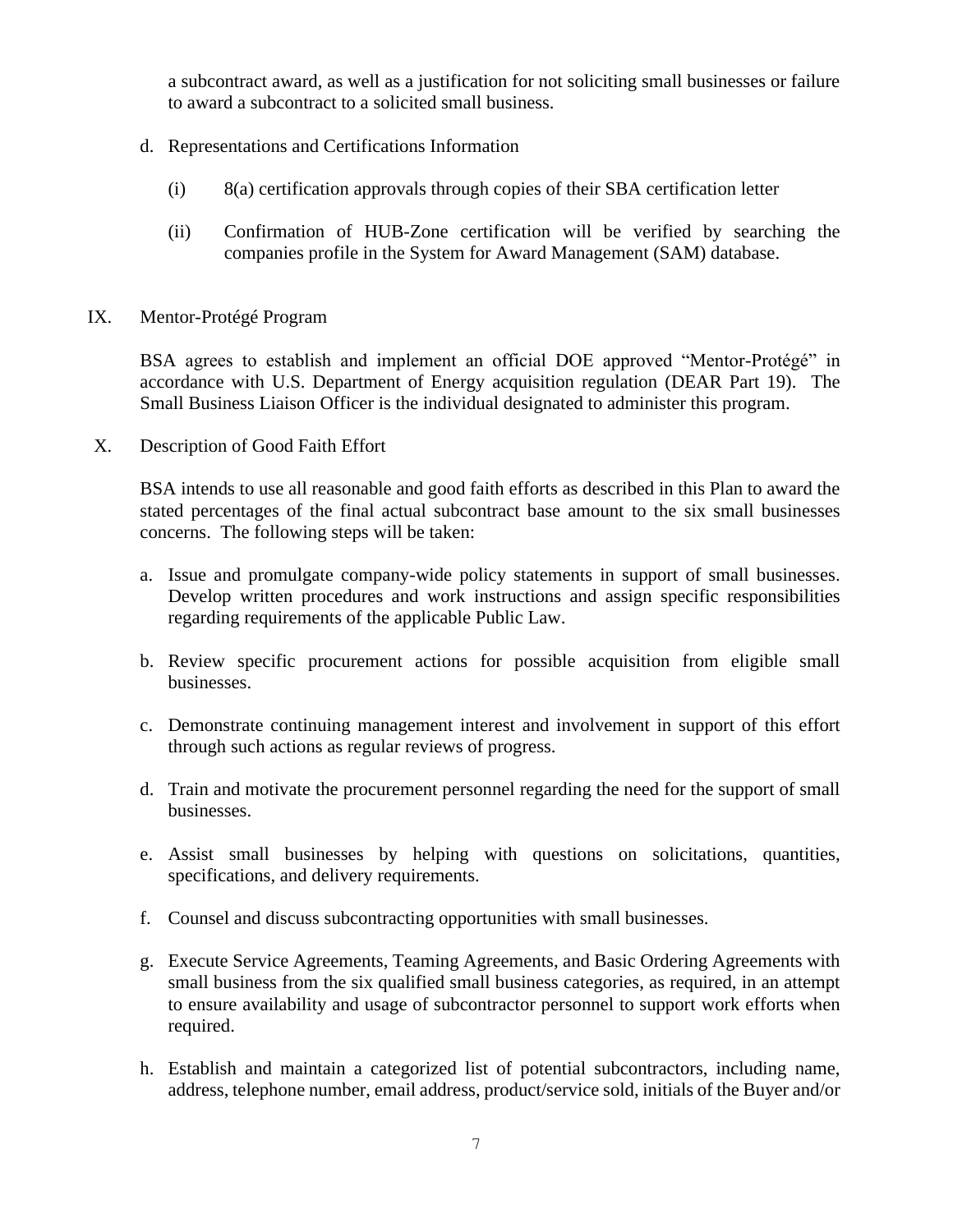Contract Specialist lead given to, and identification of the social economic small business category.

This FY2020 subcontracting plan was submitted by:

Signature:  $\mu_{\mu} \mathcal{L}_{\mu}$   $\mu_{\mu} \mathcal{L}_{\mu}$   $\mu_{\mu}$   $\mu_{\mu}$   $\mu_{\mu}$   $\mu_{\mu}$   $\mu_{\mu}$   $\mu_{\mu}$   $\mu_{\mu}$   $\mu_{\mu}$   $\mu_{\mu}$   $\mu_{\mu}$   $\mu_{\mu}$   $\mu_{\mu}$   $\mu_{\mu}$   $\mu_{\mu}$   $\mu_{\mu}$   $\mu_{\mu}$   $\mu_{\mu}$   $\mu_{\mu}$   $\mu_{\mu}$   $\mu$ 

Lynn McKnight Manager Procurement and Property Management Division

Approval:

1Lútnio Br Por

Signature:

Katrina B. Porter | Contracting Officer U.S. Department of Energy | Brookhaven Site Office

Date: 10 Dec 2020

Contracting Officer U.S. Department of Energy Brookhaven Site Office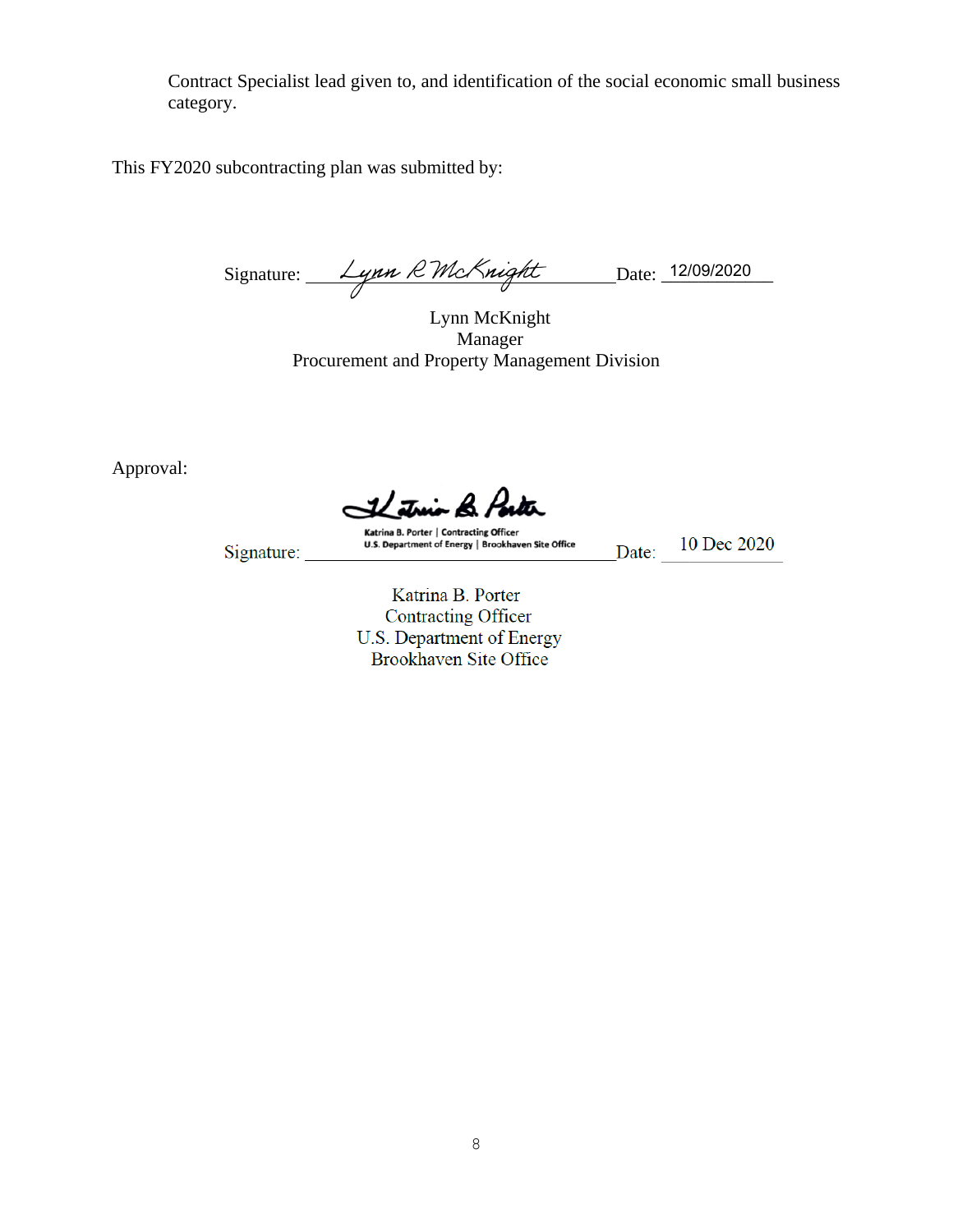**Contract No. DE-SC0012704 Section J | Appendix I Modification No. 0182**

# **APPENDIX I**

# **DOE Directives/List B**

**Brookhaven National Laboratory Applicable to the Operations of**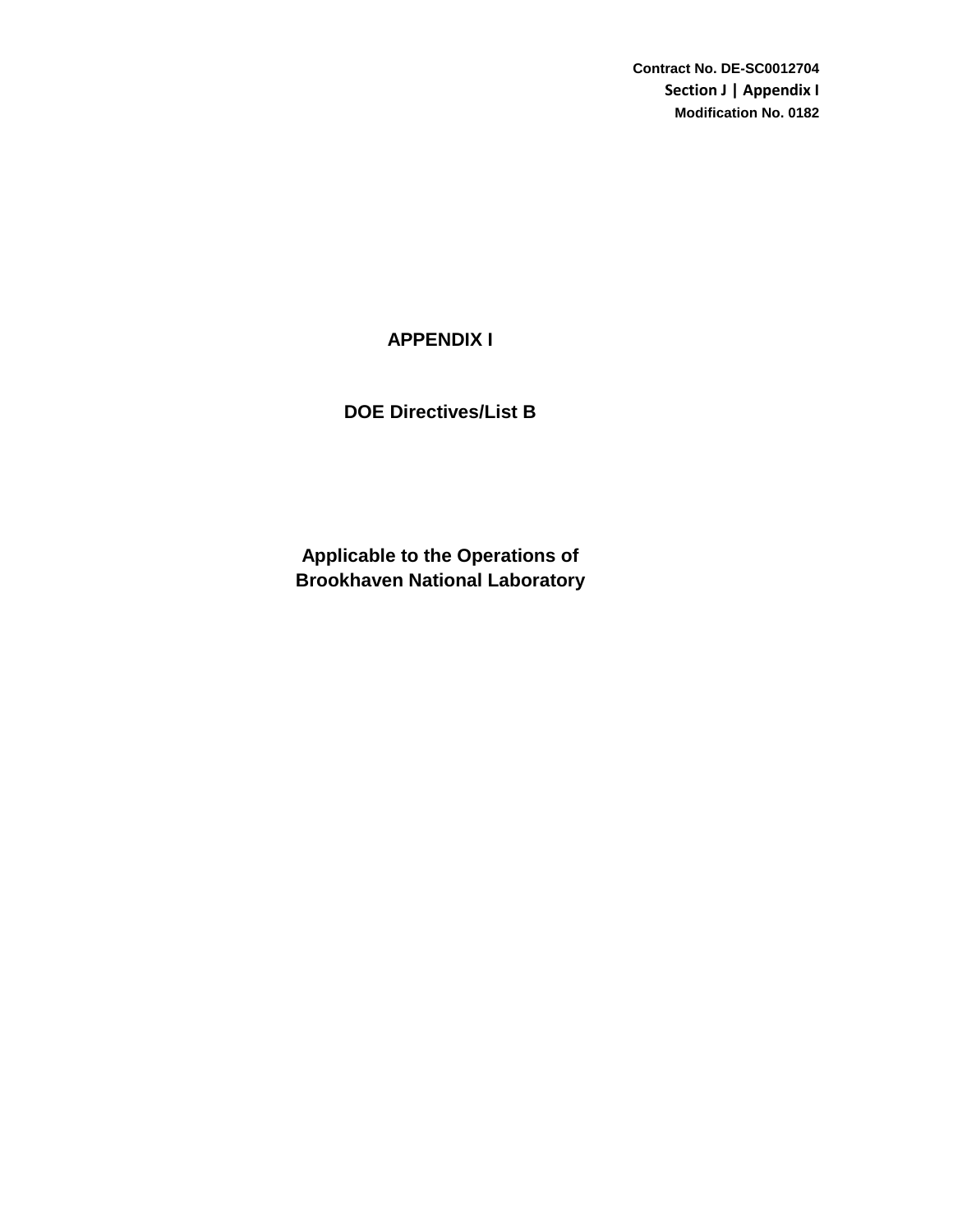There is no List A to this Appendix.

List B to this Appendix contains the following:

Part I: "Directives List"

This section contains a list of Directives that are considered by DOE as applicable to the BNL contract.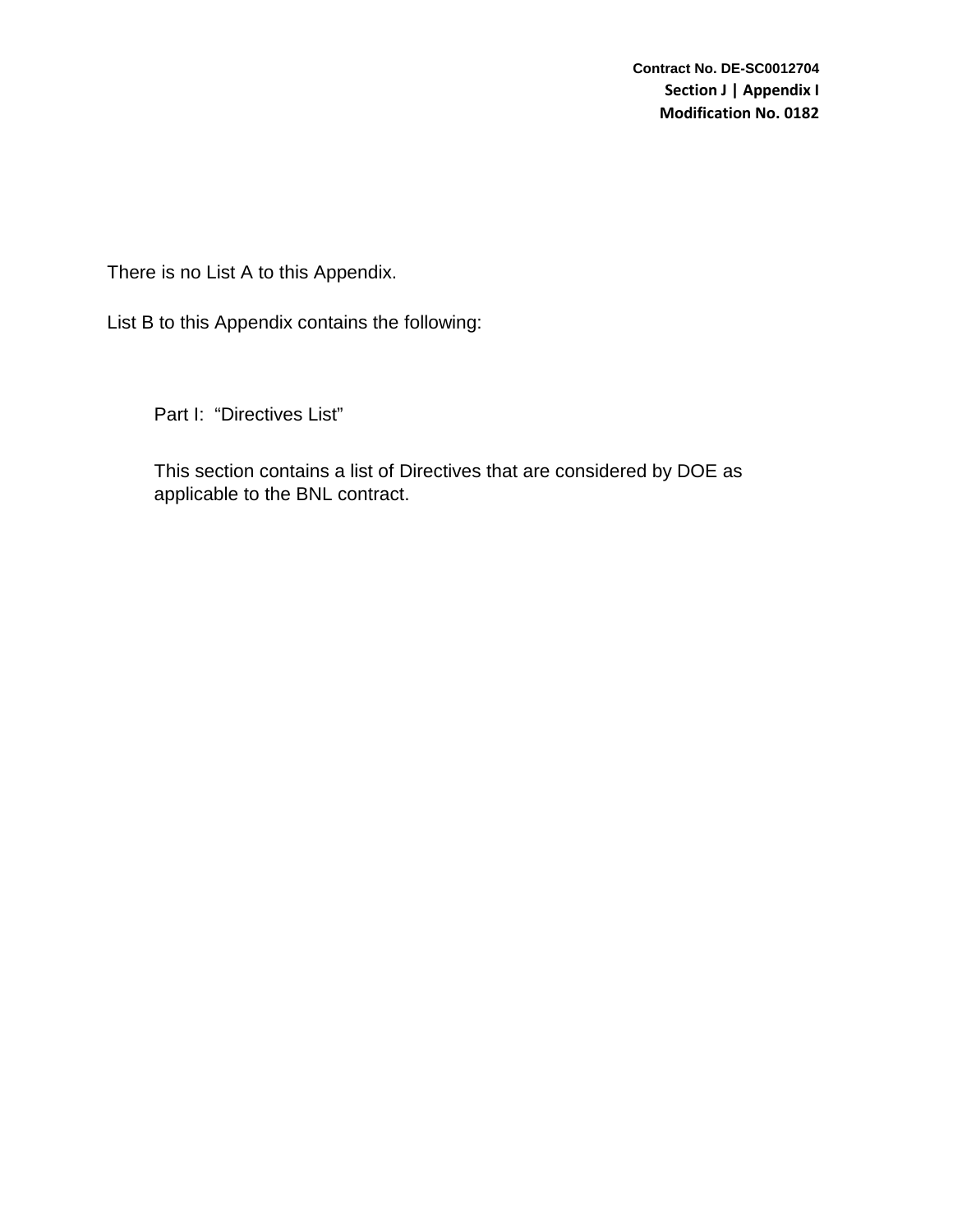| <b>ISSUED</b> | <b>TYPE</b> | <b>NUMBER</b> | <b>THROUGH</b><br><b>CHANGE</b>      | <b>TITLE</b><br><b>Includes Compliance Notes as Necessary</b>                                                                                          |
|---------------|-------------|---------------|--------------------------------------|--------------------------------------------------------------------------------------------------------------------------------------------------------|
| 9/29/1995     | Order       | 130.1         |                                      | <b>Budget Formulation</b>                                                                                                                              |
| 9/4/2008      | Manual      | 142.2-1       | Chg. 1<br>(Admin Chg.)<br>6/27/2013  | Manual for Implementation of the Voluntary Offer Safeguards<br>Agreement and Additional Protocol with the International Atomic<br><b>Energy Agency</b> |
| 12/15/2006    | Order       | 142.2A        | Chg. 1<br>(Admin Chg.)<br>6/27/2013  | Voluntary Offer Safeguards Agreement and Additional Protocol<br>with the International Atomic Energy Agency                                            |
| 10/14/2010    | Order       | 142.3A        | Chg.2<br>(LtdChg.)<br>12/13/2019     | Unclassified Foreign Visits and Assignments Program                                                                                                    |
| 3/31/2014     | Order       | 150.1A        |                                      | <b>Continuity Programs</b>                                                                                                                             |
| 8/11/2016     | Order       | 151.1D        | Chg.1<br>(Minor Chg.)<br>10/4/2019   | Comprehensive Emergency Management System                                                                                                              |
| 6/27/2007     | Order       | 153.1         |                                      | Departmental Radiological Emergency Response Assets                                                                                                    |
| 12/23/2008    | Order       | 200.1A        | Chg.1<br>(Minor Chg.)<br>01/13/2017  | Information Technology Management                                                                                                                      |
| 1/7/2005      | Order       | 203.1         |                                      | Limited Personal Use of Government Office Equipment Including<br><b>Information Technology</b>                                                         |
| 5/15/2019     | Order       | 205.1C        |                                      | Department of Energy Cyber Security Program                                                                                                            |
| 1/16/2009     | Order       | 206.1         | Chg.1<br>(Minor Chg.)<br>11/1/2018   | Department of Energy Privacy Program                                                                                                                   |
| 2/19/2013     | Order       | 206.2         |                                      | Identity, Credential and Access Management (ICAM)                                                                                                      |
| 4/8/2011      | Order       | 210.2A        |                                      | DOE Corporate Operating Experience Program                                                                                                             |
| 9/27/2016     | Order       | 221.1B        |                                      | Reporting Fraud, Waste, and Abuse to the Office of Inspector<br>General                                                                                |
| 2/25/2008     | Order       | 221.2A        |                                      | Cooperation with the Office of Inspector General                                                                                                       |
| 3/4/2011      | Order       | 225.1B        |                                      | <b>Accident Investigations</b>                                                                                                                         |
| 12/21/2015    | Order       | 227.1A        | Chg. 1<br>(Admin Chg.)<br>1/21/2020  | Independent Oversight Program                                                                                                                          |
| 6/27/2011     | Order       | 231.1B        | Chg. 1<br>(Admin Chg.)<br>11/28/2012 | Environment, Safety and Health Reporting                                                                                                               |
| 1/17/2017     | Order       | 232.2A        | Chg.1<br>(Minor Chg.)<br>10/04/2019  | Occurrence Reporting and Processing of Operations Information                                                                                          |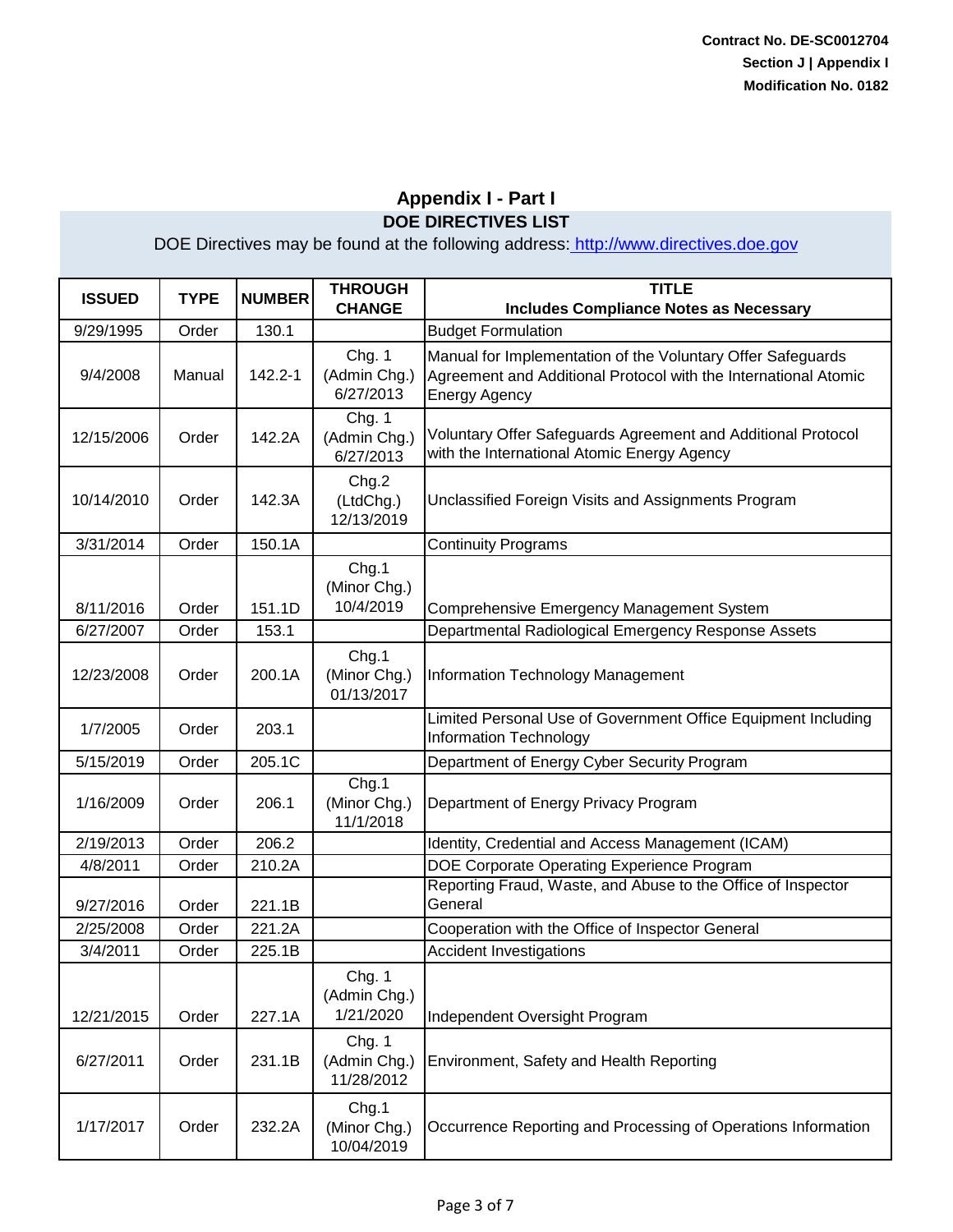| <b>ISSUED</b> | <b>TYPE</b> | <b>NUMBER</b>                                                     | <b>THROUGH</b><br><b>CHANGE</b>     | <b>TITLE</b><br><b>Includes Compliance Notes as Necessary</b>           |
|---------------|-------------|-------------------------------------------------------------------|-------------------------------------|-------------------------------------------------------------------------|
| 12/13/2010    | Order       | 241.1B                                                            | Chg. 1<br>(Admin Chg)<br>4/26/2016  | Scientific and Technical Information Management                         |
| 3/11/2013     | Order       | 243.1B                                                            | Chg. 1<br>(Admin Chg.)<br>7/8/2013  | Records Management Program                                              |
| 2/23/2011     | Order       | 252.1A                                                            | Chg. 1<br>(Admin Chg.)<br>3/12/2013 | <b>Technical Standards Program</b>                                      |
| 11/19/2009    | Order       | 313.1                                                             |                                     | Management and Funding of the Department's Overseas Presence            |
| 10/18/2007    | Order       | 341.1A<br>Parts:<br>$1.(a-b)$<br>$2.a(1-3)$<br>$2.a(4)(a -$<br>h) |                                     | <b>Federal Employee Health Services</b>                                 |
| 9/30/1996     | Order       | 350.1                                                             | Chg. 7<br>(LtdChg.)<br>2/19/2020    | Contractor Human Resource Management Programs                           |
| 8/17/2009     | Order       | 410.2                                                             | Chg. 1<br>(Admin Chg.)<br>4/10/2014 | Management of Nuclear Materials                                         |
| 1/4/2017      | Order       | 411.2                                                             |                                     | Scientific Integrity                                                    |
| 1/4/2017      | Policy      | 411.2A                                                            |                                     | <b>Scientific Integrity Policy</b>                                      |
| 10/28/2008    | Order       | 413.1B                                                            |                                     | Internal Control Program                                                |
| 10/22/2015    | Order       | 413.2C                                                            | Chg.1<br>(Minor Chg.)<br>8/2/2018   | Laboratory Directed Research and Development                            |
| 11/29/2010    | Order       | 413.3B                                                            | Chg. 5<br>(Minor Chg.)<br>4/12/2018 | Program and Project Management for the Acquisition of Capital<br>Assets |
| 4/25/2011     | Order       | 414.1D                                                            | Chg. 2<br>(LtdChg.)<br>9/15/2020    | <b>Quality Assurance</b>                                                |
| 12/3/2012     | Order       | 415.1                                                             | Chg. 2<br>(Minor Chg.)<br>1/17/2017 | Information Technology Project Management                               |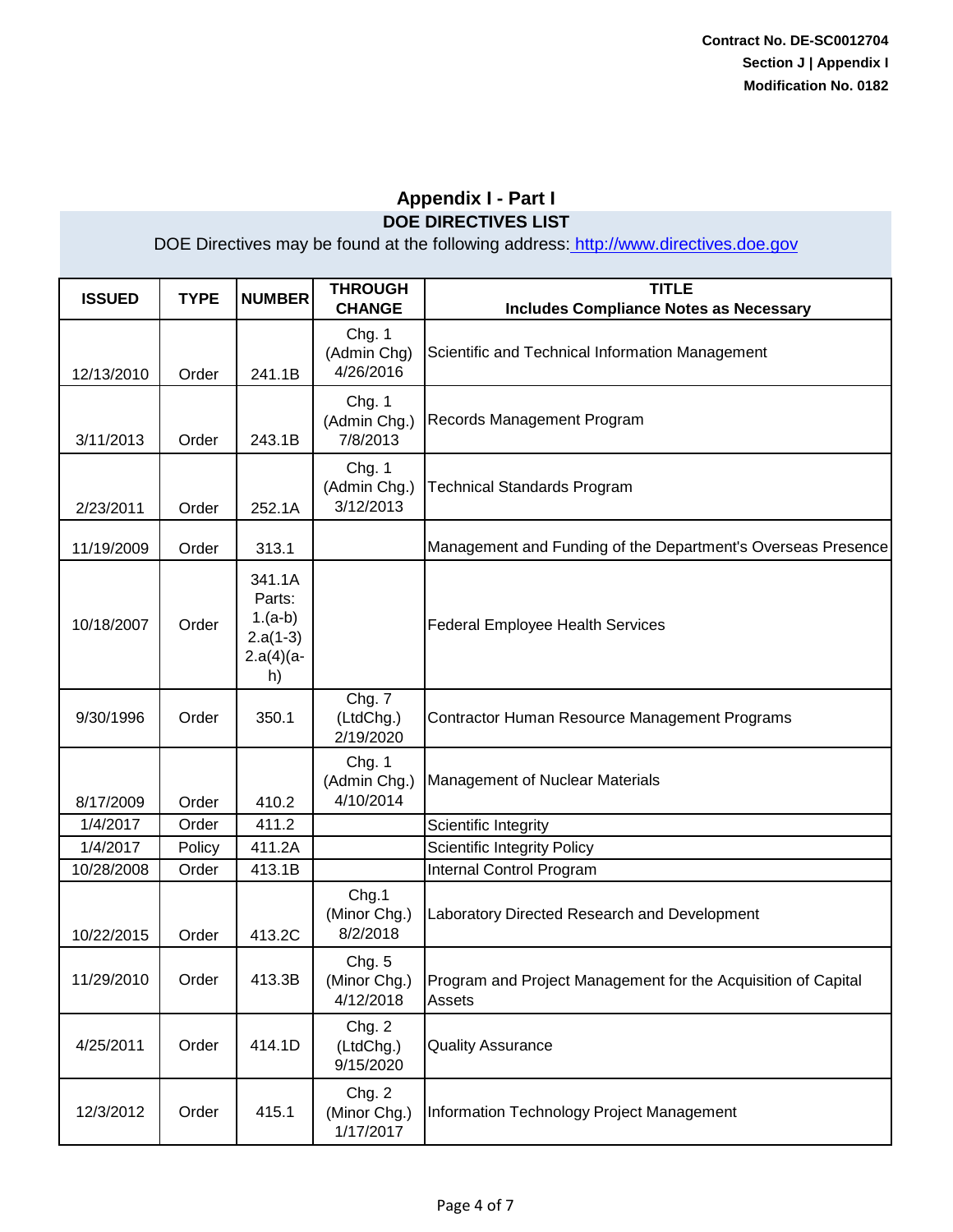| <b>ISSUED</b> | <b>TYPE</b> | <b>NUMBER</b> | <b>THROUGH</b><br><b>CHANGE</b>      | <b>TITLE</b><br><b>Includes Compliance Notes as Necessary</b>                                                                                                                                                                                                                                                                                                                     |
|---------------|-------------|---------------|--------------------------------------|-----------------------------------------------------------------------------------------------------------------------------------------------------------------------------------------------------------------------------------------------------------------------------------------------------------------------------------------------------------------------------------|
| 12/4/2012     | Order       | 420.1C        | Chg.3<br>(Ltd Chg.)<br>11/14/2019    | <b>Facility Safety</b><br><b>Compliance Note:</b> CRD Chapters 1, 3, and 5 only are applicable to<br>BNL Hazardous Category 1, 2, or 3 nuclear facilities. Currently<br>these type of nuclear facilities do not exist at BNL. The<br>requirements of DOE O 420. 1C Chg. 2 CRD Chapters 2 (Fire<br>Protection) and 5 (Natural Phenomena Hazards Mitigation) apply to<br><b>BNL</b> |
| 7/21/2011     | Order       | 420.2C        |                                      | Safety of Accelerator Facilities                                                                                                                                                                                                                                                                                                                                                  |
| 6/29/2010     | Order       | 422.1         | Chg. 3<br>(Minor Chg.)<br>10/4/2019  | <b>Conduct of Operations</b><br><b>Compliance Note:</b> Applicable to Hazardous Category 1, 2, or 3<br>nuclear facilities and other facilities as defined by BSA in a<br>Program Plan approved by BHSO                                                                                                                                                                            |
| 11/25/2016    | Policy      | 434.1B        |                                      | Conduct and Approval of Select Agent and Toxin Work at<br><b>Department of Energy Sites</b>                                                                                                                                                                                                                                                                                       |
| 7/9/1999      | Order       | 435.1         | Chg. 1<br>(Pg Chg)<br>8/28/2001      | Radioactive Waste Management                                                                                                                                                                                                                                                                                                                                                      |
| 7/9/1999      | Manual      | $435.1 - 1$   | Chg. 2<br>(Admin Chg.)<br>6/8/2011   | Radioactive Waste Management Manual                                                                                                                                                                                                                                                                                                                                               |
| 5/2/2011      | Order       | 436.1         |                                      | Departmental Sustainability                                                                                                                                                                                                                                                                                                                                                       |
| 6/15/2011     | Order       | 440.2C        | Chg. 2<br>(LtdChg.)<br>9/15/2020     | Aviation Management and Safety                                                                                                                                                                                                                                                                                                                                                    |
| 3/7/2008      | Manual      | 441.1-1       | Chg. 1<br>(Admin Chg.)<br>02/24/2016 | Nuclear Material Packaging Manual                                                                                                                                                                                                                                                                                                                                                 |
| 1/31/2019     | Order       | 442.1B        |                                      | Department of Energy Employee Concerns Program                                                                                                                                                                                                                                                                                                                                    |
| 7/29/2011     | Order       | 442.2         | Chg.1<br>(Pg.Chg.)<br>10/5/2016      | Differing Professional Opinions for Technical Issues Involving<br>Environment, Safety and Health                                                                                                                                                                                                                                                                                  |
| 11/26/2019    | Order       | 443.1C        |                                      | Protection of Human Research Subjects                                                                                                                                                                                                                                                                                                                                             |
| 7/21/2011     | Order       | 452.8         |                                      | Control of Nuclear Weapon Data                                                                                                                                                                                                                                                                                                                                                    |
| 7/15/2016     | Order       | 456.1A        |                                      | The Safe Handling of Unbound Engineered Nanoparticles                                                                                                                                                                                                                                                                                                                             |
| 2/11/2011     | Order       | 458.1         | Chg. 4<br>(LtdChg.)<br>9/15/2020     | Radiation Protection of the Public and the Environment                                                                                                                                                                                                                                                                                                                            |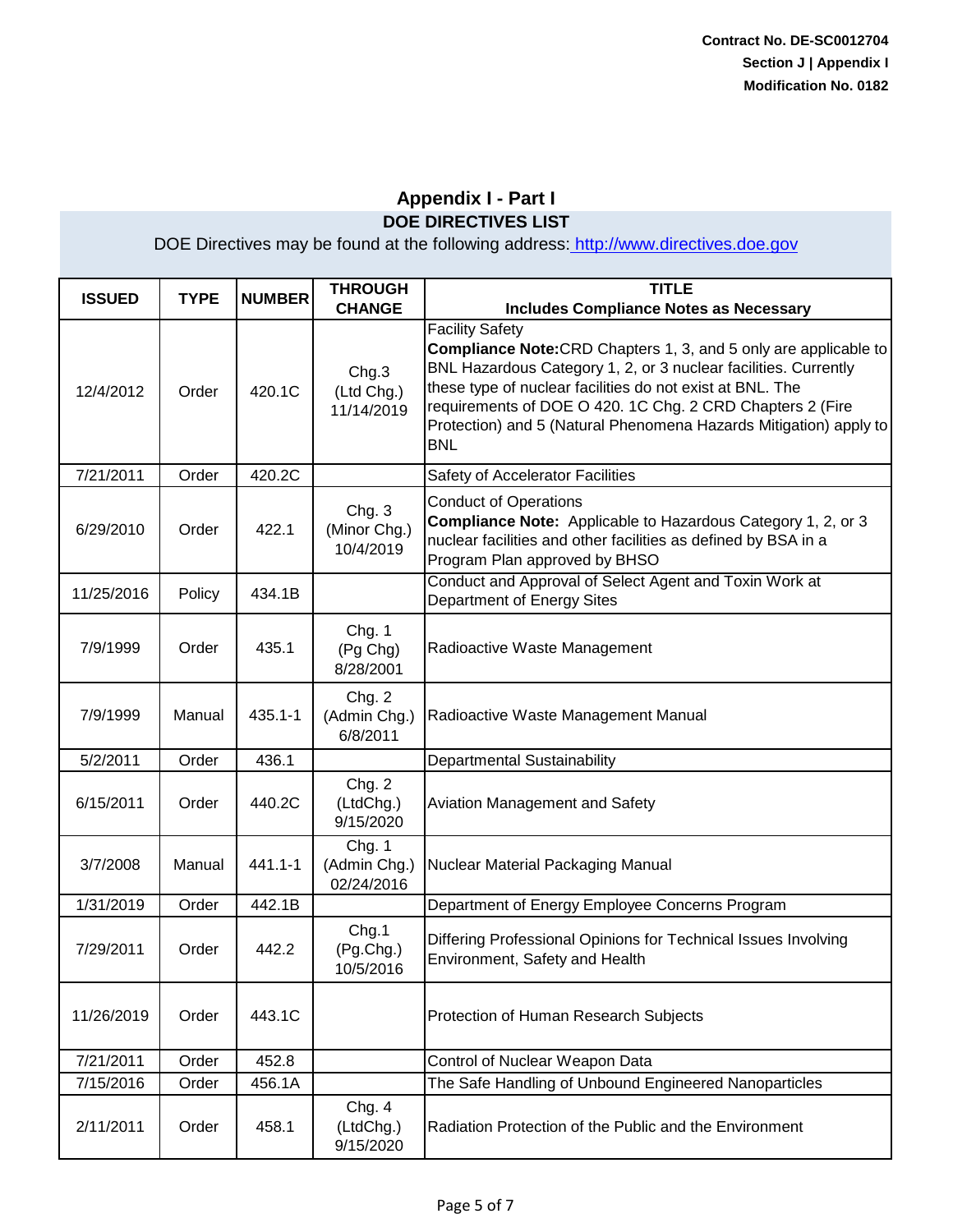| <b>ISSUED</b> | <b>TYPE</b> | <b>NUMBER</b> | <b>THROUGH</b><br><b>CHANGE</b>     | <b>TITLE</b><br><b>Includes Compliance Notes as Necessary</b>                                                |
|---------------|-------------|---------------|-------------------------------------|--------------------------------------------------------------------------------------------------------------|
| 12/20/2016    | Order       | 460.1D        |                                     | Hazardous Materials Packaging and Transportation Safety                                                      |
| 12/22/2004    | Order       | 460.2A        |                                     | Departmental Material Transportation and Packaging Management                                                |
| 6/4/2008      | Manual      | 460.2-1A      |                                     | Radioactive Material Transportation Practices Manual                                                         |
| 11/23/2016    | Order       | 470.3C        | Chg. 1<br>(LtdChg.)<br>9/9/2020     | Design Basis Threat (DBT) Order                                                                              |
| 7/21/2011     | Order       | 470.4B        | Chg. 2<br>(Minor Chg.)<br>1/17/2017 | Safeguards and Security Program                                                                              |
| 6/2/2014      | Order       | 470.5         |                                     | Insider Threat Program                                                                                       |
| 9/2/2015      | Order       | 470.6         | Chg.1<br>(Minor Chg.)<br>1/11/2017  | <b>Technical Security Program</b>                                                                            |
| 3/1/2010      | Order       | 471.1B        |                                     | Identification and Protection of Unclassified Controlled Nuclear<br>Information                              |
| 4/9/2003      | Order       | 471.3         | Chg. 1<br>(Admin Chg.)<br>1/13/2011 | Identifying and Protecting Official Use Only Information                                                     |
| 4/9/2003      | Manual      | 471.3-1       | Chg. 1<br>(Admin Chg.)<br>1/13/2011 | Manual for Identifying and Protecting Official Use Only Information                                          |
| 6/20/2011     | Order       | 471.6         | Chg. 3<br>(Admin Chg.)<br>9/12/2019 | <b>Information Security</b>                                                                                  |
| 7/21/2011     | Order       | 472.2         | Chg. 1<br>(Pg Chg.)<br>7/9/2014     | <b>Personnel Security</b>                                                                                    |
| 3/23/2016     | Order       | 473.3A        | Chg.1<br>(Minor Chg.)<br>1/2/2018   | <b>Protection Program Operations</b>                                                                         |
| 6/27/2011     | Order       | 474.2         | Chg. 4<br>(Pg.Chg.)<br>9/13/2016    | Nuclear Material Control and Accountability                                                                  |
| 12/10/2004    | Order       | 475.1         |                                     | Counterintelligence Program                                                                                  |
| 10/3/2014     | Order       | 475.2B        |                                     | Identifying Classified Information                                                                           |
| 12/20/2018    | Order       | 481.1E        | Chg. 1<br>(LtdChg.)<br>12/13/2019   | Strategic Partnership Projects [Formerly Known as Work for<br>Others (Non-Department of Energy Funded Work)] |